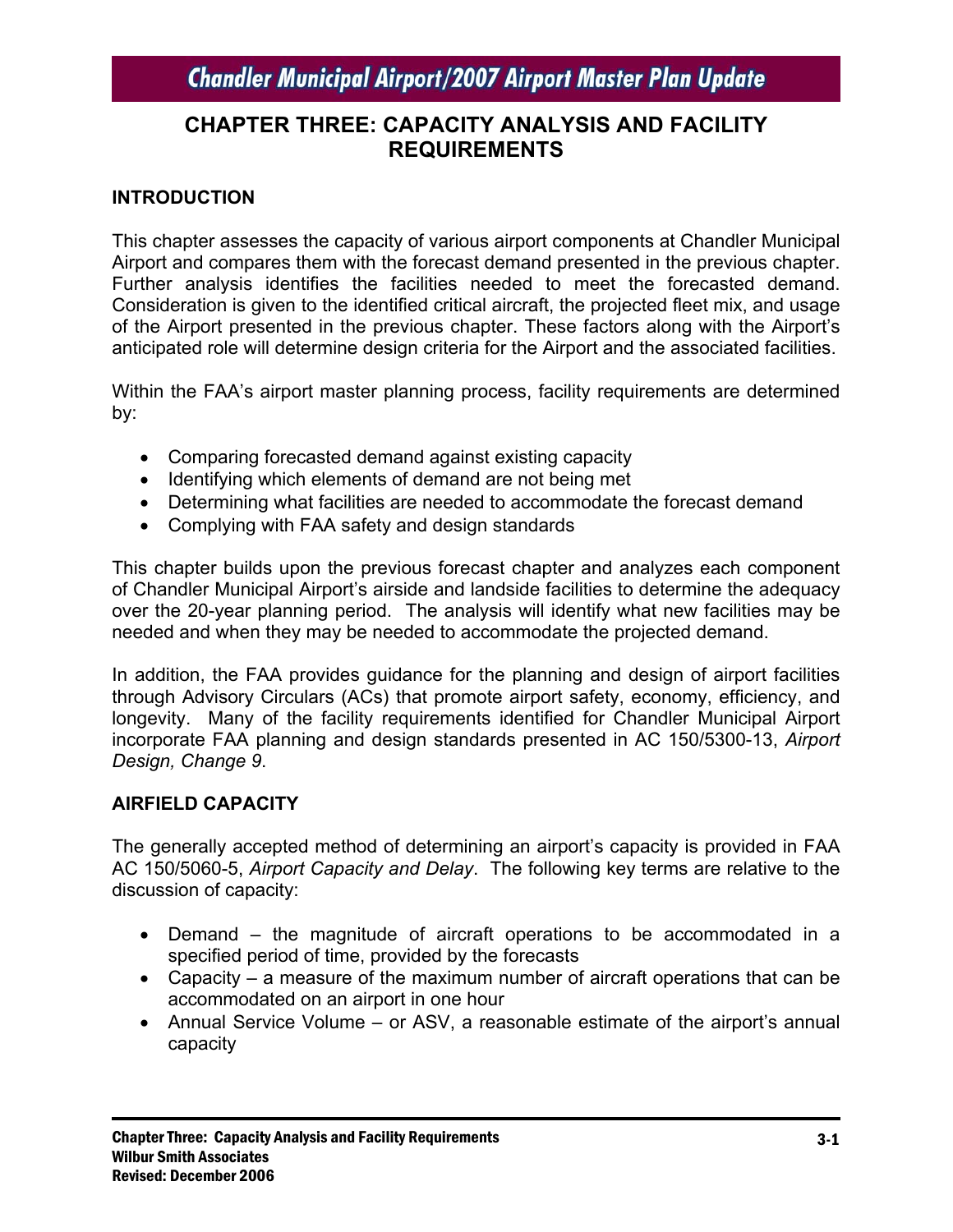• Delay – the difference between the actual time it takes an aircraft to operate on the airfield and the time it would take the aircraft if it were operating without interference from other aircraft, usually expressed in minutes

The methodology used in this Master Plan focuses on annual service volume (ASV), which is commonly used by the FAA as a quantifiable measure of operating capacity as well as hourly capacity. The calculation of ASV and comparison to projected demand is an important tool in the short and long-range planning processes at the Airport.

## **Factors Affecting Airfield Capacity**

Airfield capacity is defined as the number of aircraft operations that an airfield configuration can process or accommodate during a specified interval of time when there is a continuous demand for service (i.e., an aircraft is always waiting to depart or land). Factors affecting the capacity of the existing airfield include the runway configuration, weather conditions, and the operational aircraft fleet mix. The extent to which flight training activities occur at the Airport is also a consideration. These factors were used to develop visual flight rule (VFR) and instrument flight rule (IFR) hourly capacities at Chandler Municipal Airport.

**Airfield Layout.** The primary factor for determining the operational capacity of an airport is the layout and geometry of the airfield's runways and taxiways. Chandler Municipal has two runways located in a parallel configuration. Primary Runway 4R/22L is 4,850 feet long by 75 feet wide, while parallel Runway 4L/22R is 4,401 feet long by 75 feet wide. The runways are separated by 700 feet from runway centerline to runway centerline. Both runways have a strength weighting of 30,000 pounds single-gear wheel loading (SWL). Each runway at the Airport is served by a full-length parallel taxiway. The taxiway serving runway 4L/22R has seven exits, while the taxiway serving runway 4R/22L has five exits.

**Meteorological Conditions.** Weather conditions affect runway utilization, orientation, and aircraft separation requirements. The climate in the Phoenix metropolitan area provides for VFR conditions over 98 percent of the time, while IFR conditions exist approximately 2 percent of the time. The distinction between VFR and IFR is important because, assuming all other factors are equal, fewer aircraft operations can occur during IFR conditions because aircraft operating within that environment require additional separation from one another.

**Runway Use.** The percentage of time that each runway configuration is used must also be factored into the capacity analysis. Discussions with air traffic control tower (ATCT) staff indicates that Runway 4R/22L is used primarily for training operations in order to keep traffic patterns on the south side of the Airport. Runway 4L/22R is used more frequently for transient activity. Approximately 60 percent of the total operations at the Airport are conducted on Runway 4R/22L. The direction of takeoffs and landings is equally split between Runways 4 and 22 based on wind conditions and ATCT.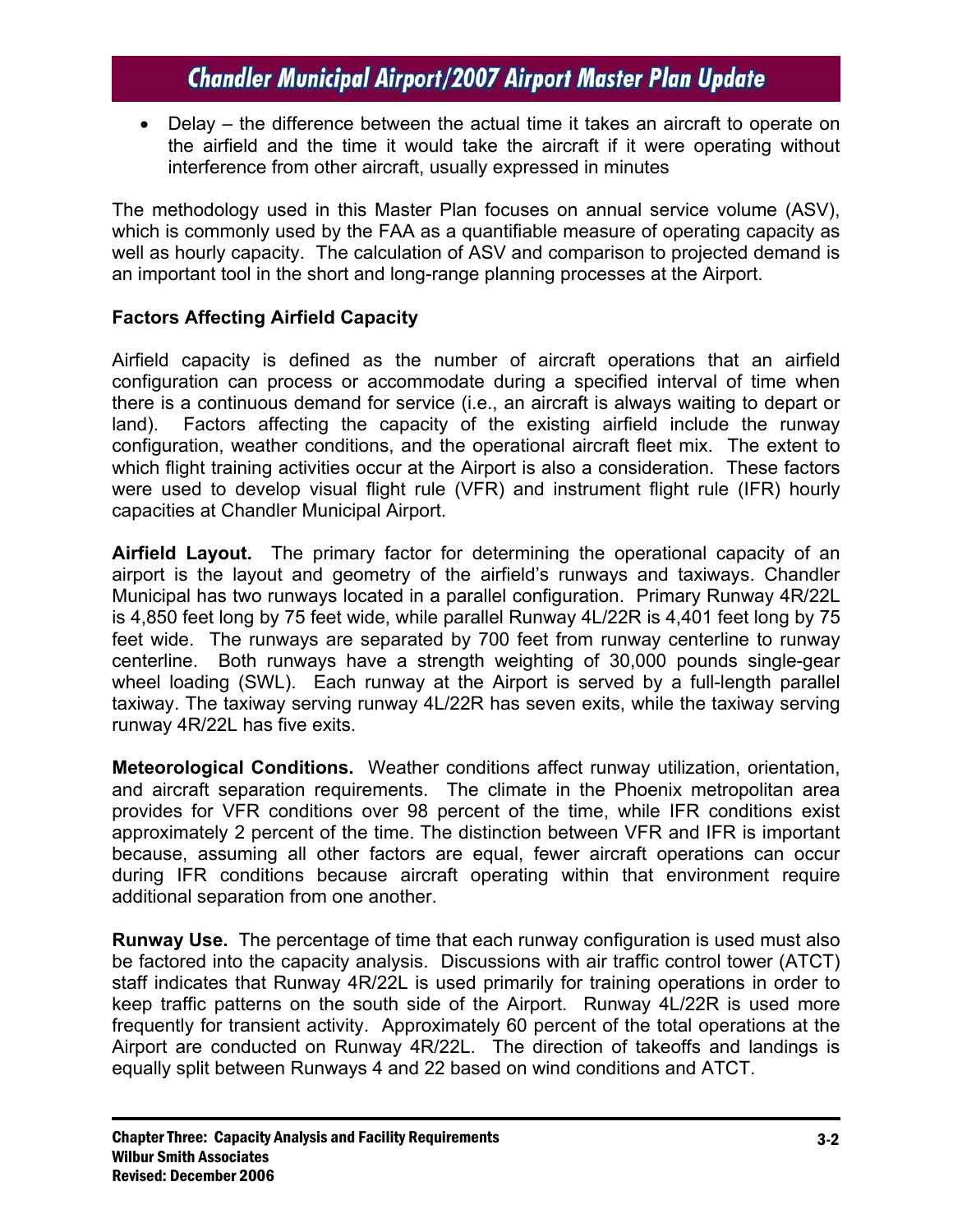**Percent of Touch-and-Gos.** A touch-and-go operation typically refers to training activity and occurs when an aircraft makes a landing and an immediate take-off without coming to a full stop or exiting the runway. Airports with a high percentage of touchand-go activity typically have a higher operational capacity. It is estimated that 60 percent of the total annual operations at Chandler Municipal are considered touch-andgos.

**Airspace Limitations.** The Chandler Municipal Airport is located in relatively close proximity to several other airports and is located under a "shelf" of the Phoenix Sky Harbor International Class B airspace, and adjacent to the Williams Gateway Class D airspace. Currently airspace limitations create minimal delays to aircraft arriving and departing Chandler Municipal. However, as aircraft activity continues to grow at the Airport and at other airports in the Phoenix region, the proximity to other airports in the region has the potential to cause delay at Chandler Municipal depending on weather conditions and activity levels at surrounding airports.

**Runway Instrumentation.** The Airport has three non-precision instrument approach procedures. The GPS, VOR, and NDB approaches allow access to the Airport during certain IFR weather conditions.

**Aircraft Mix Index.** The aircraft mix index is a mathematical expression used to categorize the mix of aircraft with different performance characteristics that are projected to use the Airport. Classes A and B aircraft consist of small and medium-sized propeller aircraft and some jets, all weighing 12,500 pounds or less. Class C aircraft are those weighing between 12,500 pounds and 300,000 pounds and include business jets as well as corporate class aircraft. Most corporate class aircraft which fall into Class C weigh less than 60,000 pounds. Chandler Municipal currently has an aircraft mix consisting of A, B, and C aircraft, but no Class D aircraft which are those over 300,000 pounds. The mix index for Chandler Municipal is currently estimated to be 10 percent, growing to 14 percent at the end of the forecast period. The mix index is based on existing fleet usage and the forecast projection of the Airport being utilized by more corporate class aircraft in future years. This index range is used as a reference for determining ASV.

**Percent Arrivals.** Typically, the lower the percentage of arrivals, the higher the hourly capacity of the airport. The aircraft arrival-departure split at general aviation airports is generally 50-50, as is estimated at Chandler Municipal Airport.

## **Peak Hour Capacity Analysis**

The first step in the capacity analysis is the calculation of the hourly runway capacity. Peak hour airfield capacity is defined as the maximum number of aircraft operations that can be processed at an airport in an hour. This capacity level varies under VFR and IFR conditions, reflecting the fact that local prevailing wind and weather conditions fluctuate over the course of the year. As previously noted, there are several factors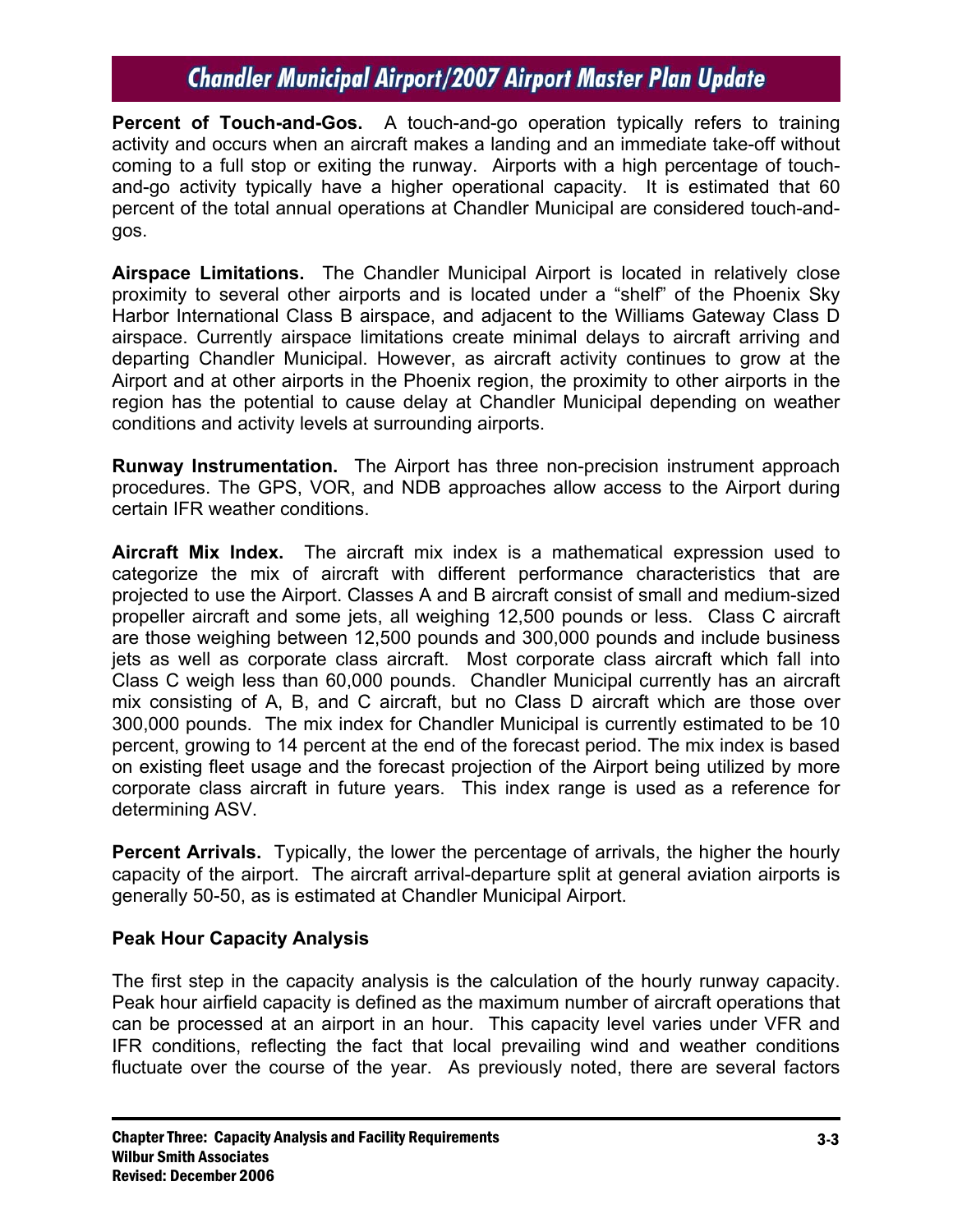known to influence airport capacity. The VFR and IFR hourly capacities for Chandler Municipal Airport were based upon the following assumptions:

- **1. Runway-use Configuration.** The appropriate runway use configuration was taken from Figure 2-1 in the Advisory Circular 150/5060-5, *Airport Capacity and Delay*.
- **2. Percent Arrivals.** Arrivals equal departures.
- **3. Percent of Touch-and-Go's.** Approximately 60 percent of the total operations are considered to be touch-and-go. This is above the highest range of 50 percent provided in Table 2-1 of the Advisory Circular.
- **4. Taxiways.** Each runway at the Airport is served by a full-length parallel taxiway. The taxiway serving runway 4L/22R has seven exits, while the taxiway serving Runway 4R/22L has five. Utilizing the methodology outlined in AC 150/5060-5, Runway ends 4R, 22L, and 22R have exit factors of two, while Runway end 4L has an exit factor of three.
- **5. Airspace Limitations.** The Chandler Municipal Airport is located in relative close proximity to several other airports and is located under a "shelf" of the Phoenix Sky Harbor International Class B airspace, and adjacent to the Williams Gateway Class D airspace. Currently airspace limitations create minimal delays to aircraft arriving and departing Chandler. However, as aircraft activity continues to grow at Chandler Municipal Airport and at other airports in the Phoenix region the proximity to other airports in the region has to potential to cause delay at Chandler Municipal depending on weather conditions and activity levels at surrounding airports.
- **6. Runway Instrumentation.** The Airport has three non-precision instrument approach procedures. The GPS, VOR, and NDB approaches allow access to the airport during inclement weather conditions.
- **7. Mix Index.** The mix index for Chandler Municipal is currently estimated to be 10 percent, growing to 14 percent at the end of the forecast period. The mix index is based on existing fleet usage and the forecast projection of the airport being utilized by more corporate class aircraft in future years.

Using the factors discussed above and the FAA's AC, the Airport's hourly capacity was calculated. Under optimum conditions, Chandler Municipal Airport currently has a VFR weighted hourly capacity of 225 operations, and a current IFR weighted hourly capacity of 63 operations. The future weighted hourly capacity declines to 211 operations per hour at the end of the forecast period. This decline is a result of the increased number of operations by more corporate class aircraft that are forecast to use the Airport. Based on annual forecast figures presented in the previous chapter, the Airport will likely experience a peak hour of 100 to 188 operations throughout the forecast period.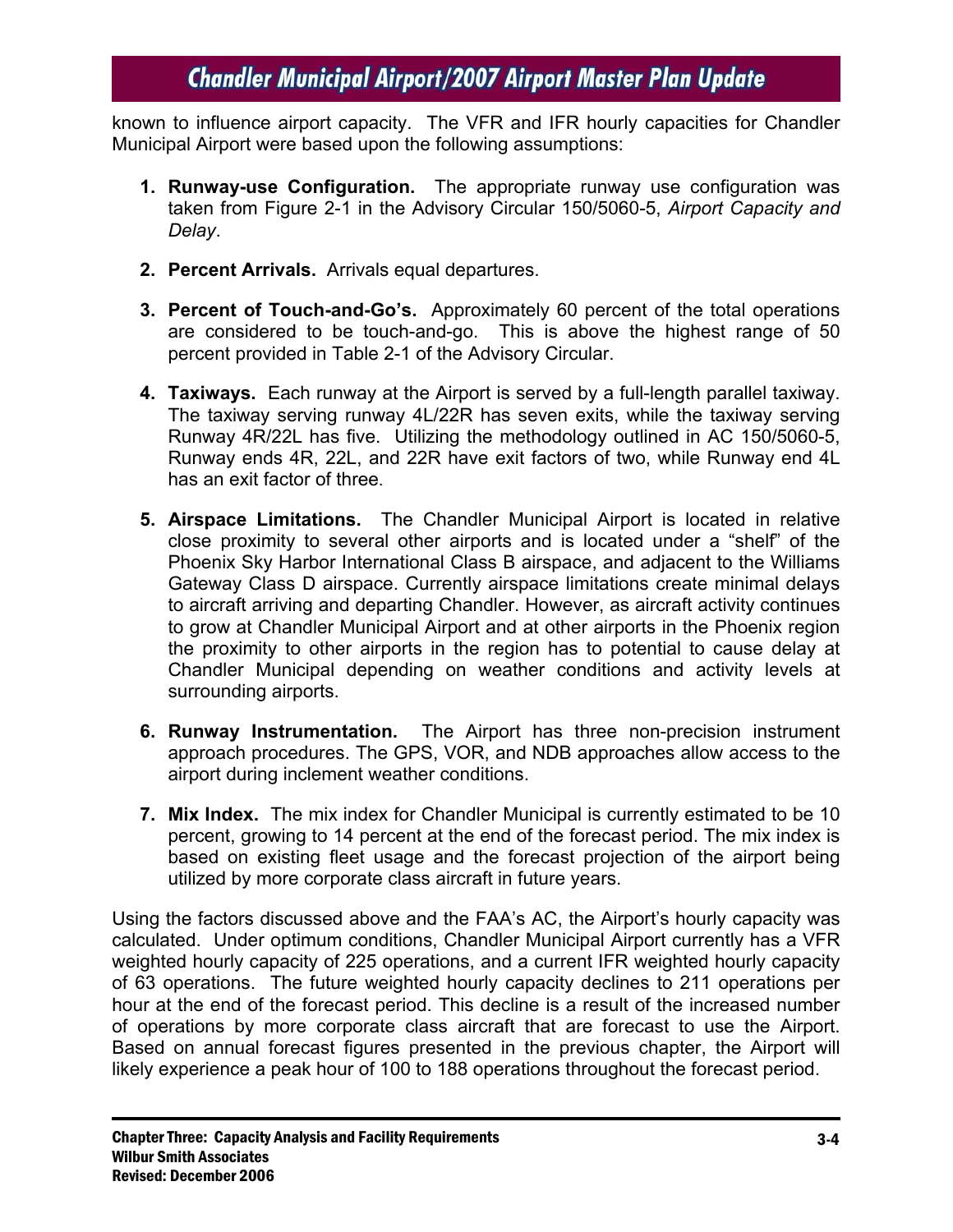#### **Annual Service Volume**

Once the weighted hourly capacity is calculated, the annual service volume (ASV) can be determined. ASV is determined using the following equation:

$$
ASV = C \times D \times H
$$

The C equals the weighted hourly capacity, the D equals the average daily demand, and the H equals the average peak hour demand.

By applying methodologies found in the AC 150/5060-5, *Airport Capacity and Delay*, Chandler Municipal Airport currently has an annual service volume of approximately 527,000 operations. Overall capacity is reduced based on the fact that the percentage of touch-and-go operations is relatively high in relation to other airports and the fact that the Airport does have some airspace constraints. However, the capacity of the Airport is enhanced by the presence of an air traffic control tower.

The forecast for annual operations is expected to increase from 235,111 (2005) to 400,600 (2025) operations by the end of the forecast period. Using this comparison, the demand is projected to approach the Airport's annual capacity as shown in **Table 3.1**. As demand at the Airport begins to near the capacity, the delay experienced by aircraft arriving and departing Chandler Municipal Airport is also projected to increase. **Table 3.2** presents the low and high range of average delay for each aircraft, and the overall total annual delay for all aircraft.

| Year<br>2005 | 2010                                            | 2015                                            | 2020                                            | 2025                                              |
|--------------|-------------------------------------------------|-------------------------------------------------|-------------------------------------------------|---------------------------------------------------|
|              |                                                 |                                                 |                                                 |                                                   |
|              |                                                 |                                                 |                                                 |                                                   |
|              |                                                 |                                                 |                                                 |                                                   |
|              |                                                 |                                                 |                                                 | 400,600                                           |
|              |                                                 |                                                 |                                                 |                                                   |
|              |                                                 |                                                 |                                                 | 1,253                                             |
|              |                                                 |                                                 |                                                 |                                                   |
|              |                                                 |                                                 |                                                 | 188                                               |
|              |                                                 |                                                 |                                                 | 320                                               |
|              |                                                 |                                                 |                                                 |                                                   |
|              |                                                 |                                                 |                                                 | 6.67                                              |
| 225          | 222                                             | 218                                             | 215                                             | 211                                               |
|              |                                                 |                                                 |                                                 | 449,000                                           |
|              |                                                 |                                                 |                                                 |                                                   |
| 45%          | 57%                                             | 66%                                             | 77%                                             | 89%                                               |
|              | 235,111<br>669<br>100<br>352<br>6.67<br>527,000 | 268,600<br>840<br>126<br>320<br>6.67<br>474.000 | 306,900<br>960<br>144<br>320<br>6.67<br>465,000 | 350,600<br>1.097<br>165<br>320<br>6.67<br>457,000 |

| Table 3.1                               |
|-----------------------------------------|
| <b>NIATION DEMAND CAPACITY ANALYSIS</b> |

PREPARED: June 2006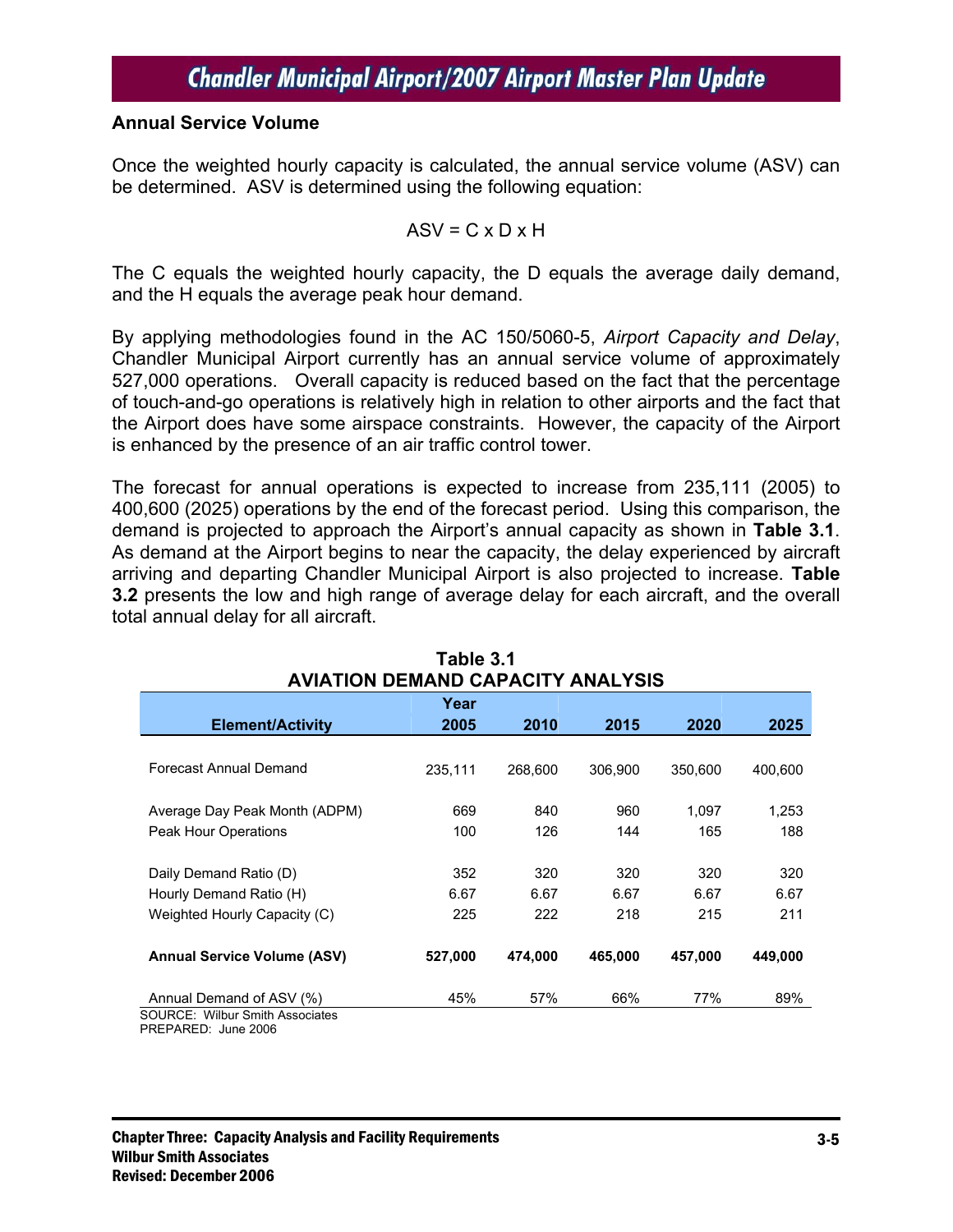**Table 3.2** 

| <b>AIRFIELD DELAY ANALYSIS</b> |                                                             |      |                                           |         |  |  |
|--------------------------------|-------------------------------------------------------------|------|-------------------------------------------|---------|--|--|
|                                | <b>Average Delay Per</b><br><b>Aircraft</b><br>(in minutes) |      | <b>Total Annual Delay</b><br>(in minutes) |         |  |  |
| Year                           | Low                                                         | High | Low                                       | High    |  |  |
| 2005                           | 0.10                                                        | 0.3  | 23,511                                    | 70,533  |  |  |
| 2010                           | 0.20                                                        | 0.7  | 53,720                                    | 188,020 |  |  |
| 2015                           | 0.25                                                        | 0.8  | 76,725                                    | 245,520 |  |  |
| 2020                           | 0.35                                                        | 1.3  | 122,710                                   | 455,780 |  |  |
| 2025                           | 0.60                                                        | 2.0  | 240.360                                   | 801,200 |  |  |

SOURCE: Wilbur Smith Associates

PREPARED: June 2006

As indicated Table 3.1, Chandler Municipal Airport is currently operating at 45 percent of its annual capacity, but is anticipated to increase to 89 percent of capacity by 2025. Generally, it is not desirable for an airport's operations to exceed 60 percent of its airfield capacity without planning for capacity enhancements or implementing demand management strategies. In doing so, when airport activity reaches 80 percent of capacity, new airfield facilities may be constructed or demand management strategies would be put in place to control or reduce delay. Chandler Municipal Airport is anticipated to reach the 60 percent level between 2010 and 2015 and to exceed 80 percent between 2020 and 2025. Alternatives for increasing the Airport's capacity to meet the forecasted demand will be identified in the following chapter.

#### **AIRSIDE REQUIREMENTS**

Airside facilities generally include those that support the transition of aircraft from flight to ground or the movement of aircraft from parking or storage areas to departure and flight. These facilities consist of runways, taxiways, airfield marking and lighting, and navigational aids (NAVAIDs). In order to select the appropriate FAA design standards for the development of the airside facilities, the characteristics of the critical aircraft expected to utilize the Airport are considered.

#### **Runway Orientation**

Chandler Municipal Airport is equipped with two parallel runways positioned in a northeast – southwest direction to align the runways with the prevailing local wind direction. The orientation of the runway to the prevailing wind direction is critical to the safe operation of aircraft, especially small single-engine aircraft which are more susceptible to crosswinds. Crosswinds are winds which tend to be perpendicular to the runway or path of an aircraft while landing or taking off. Historical wind data was unavailable for Chandler Municipal Airport. For the purposes of this analysis, historical wind data was obtained for nearby Williams Gateway Airport for the period of 1983 through 1992. The FAA recommends 95 percent wind coverage for various crosswind components based on specific ARCs. The 95 percent wind coverage is computed on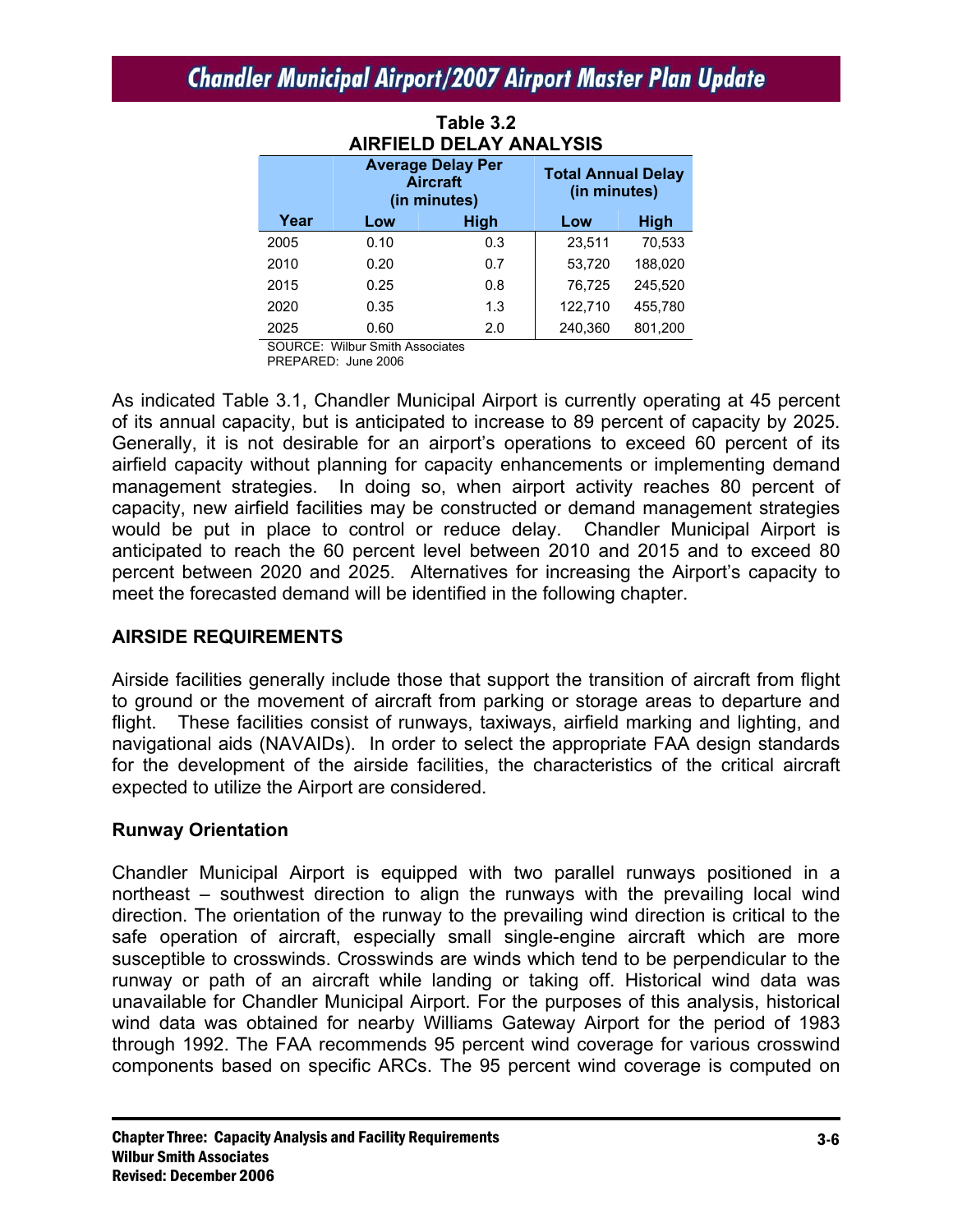the basis of the crosswind not exceeding 10.5 knots for ARC A-I and B-I, 13.5 knots for ARC A-II and B-II, 16 knots for ARC A-III, B-III, and C-I through D-III, and 20 knots for ARC A-IV through D-VI as detailed in AC 150/5300-13, *Airport Design*.

The present ARC classification for Chandler Municipal Airport is B-II. Using the above referenced criteria, wind coverage would be computed for a 13.5 knot crosswind component. Although the wind coverage criteria recommends coverage based on the ARC of the runway, the runway has also been evaluated for a more conservative 10.5 knot crosswind. This is warranted due to the large number of smaller single-engine piston and twin-engine piston aircraft that utilize the Airport on a regular basis that are more susceptible to crosswinds. In addition, with the recommendation that the Airport's ARC be increased to C-II, the 16 knot coverage was also examined. **Table 3.3** presents the wind coverage for Chandler Municipal Airport. **Exhibit 3.1** depicts the coverage graphically.

| WIND COVERAGE       |                                              |                         |                    |                 |  |  |  |
|---------------------|----------------------------------------------|-------------------------|--------------------|-----------------|--|--|--|
| <b>Runway</b>       |                                              | <b>Percent Coverage</b> |                    |                 |  |  |  |
|                     |                                              | <b>10.5 Knots</b>       | 13.5 Knots         | <b>16 Knots</b> |  |  |  |
|                     |                                              | (12 MPH)                | $(15 \text{ MPH})$ | (18 MPH)        |  |  |  |
|                     | <b>All Weather Conditions</b>                |                         |                    |                 |  |  |  |
| Runways             | 4L/22R                                       | 98.75%                  | 99.44%             | 99.84%          |  |  |  |
|                     | 4R/22L                                       |                         |                    |                 |  |  |  |
|                     | <b>SOURCE: National Climatic Data Center</b> |                         |                    |                 |  |  |  |
| PREPARED: June 2006 |                                              |                         |                    |                 |  |  |  |
|                     | STATION: Williams Gateway (IWA)              |                         |                    |                 |  |  |  |
| PERIOD: 1983-1992   |                                              |                         |                    |                 |  |  |  |

| Table 3.3 |                      |
|-----------|----------------------|
|           | <b>WIND COVERAGE</b> |

Based on this analysis, Runways 4L/22R and 4R/22L meet the 95 percent wind coverage for B-II runways. Therefore, no additional runways are required due to lack of wind coverage.

## **Runway Length**

Runway length requirements for Chandler Municipal Airport were evaluated in accordance with FAA AC 150/5325-4B, *Runway Length Requirements for Airport Design*. The minimum runway length requirement is based upon several factors including airport elevation, mean daily maximum temperature, and type aircraft expected to use the airport on a regular basis. The Airport's published altitude is 1,243 feet Mean Sea Level (MSL) and the mean daily maximum temperature of the hottest month is 105.8° Fahrenheit according to meteorological data for the Williams Gateway Airport weather station. As previously noted, aircraft with an ARC of C-II including business jets that are currently operating at Chandler Municipal are expected to utilize the Airport on a regular basis of at least 500 annual operations.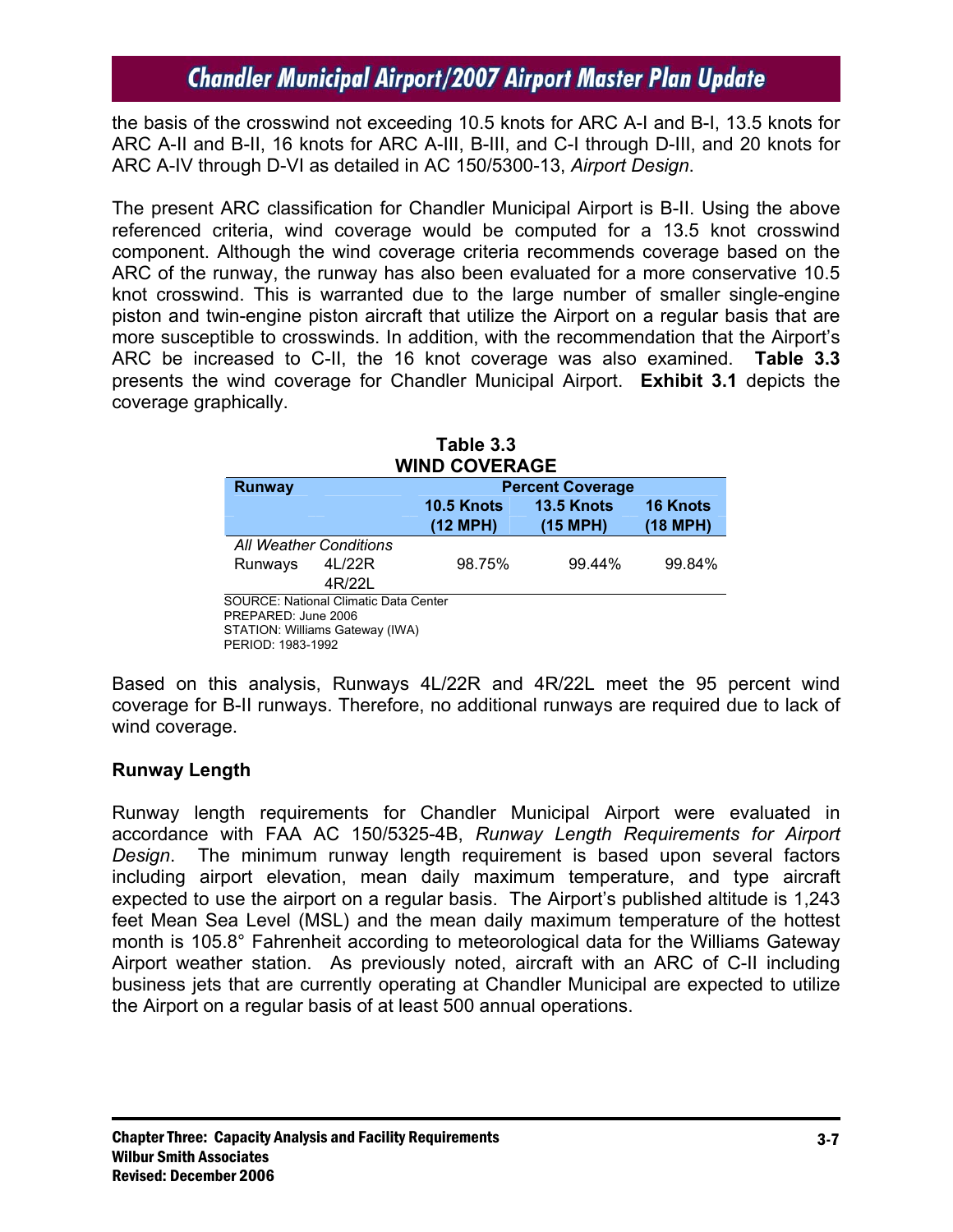

Wilbur Smith Associates Revised: December 2006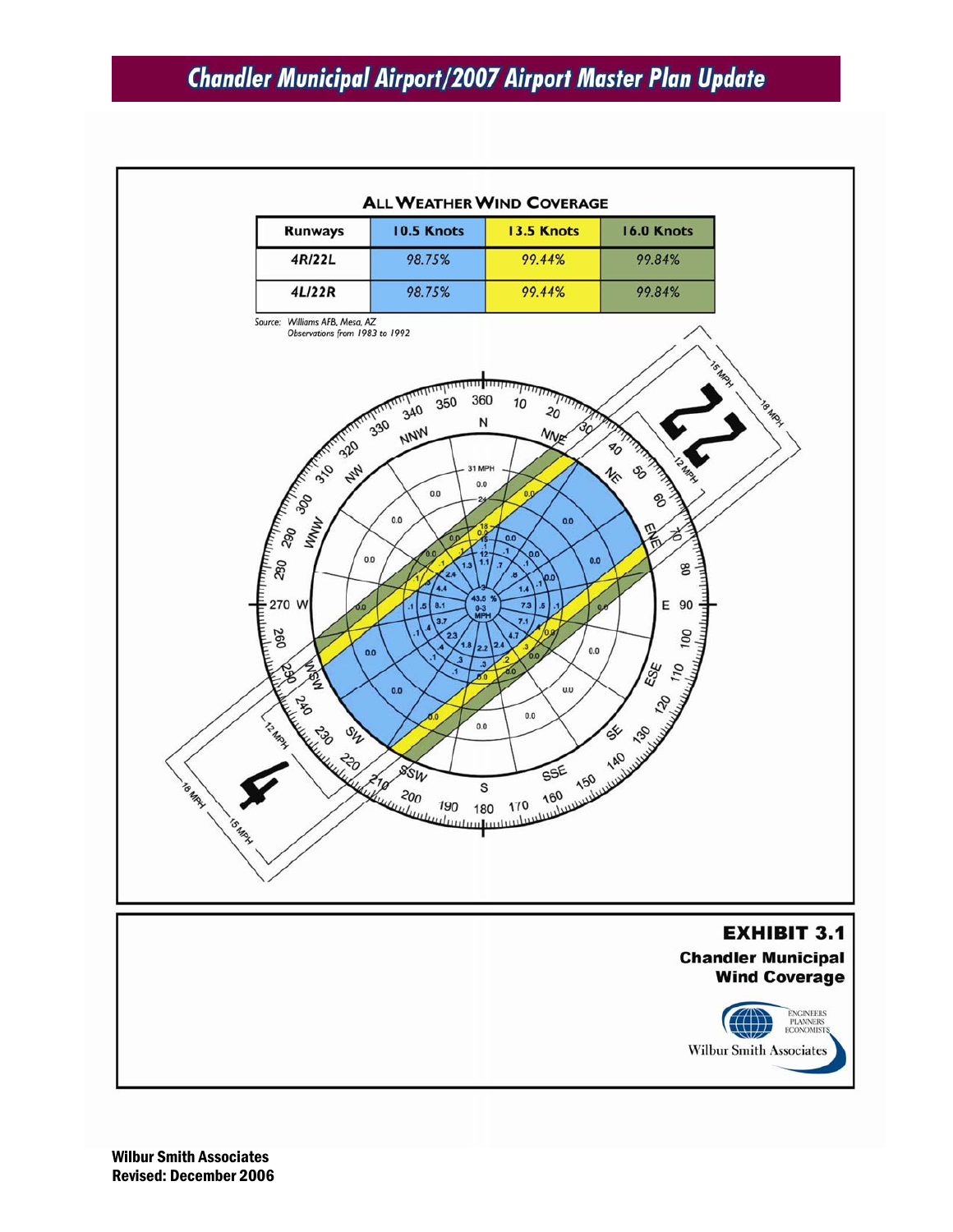Determination of appropriate markets and corresponding stage lengths is an important step in calculating the required runway length for the Airport. Typical corporate traffic consists of stage lengths between 500 and 1,000 miles. Characteristic Chandler or Phoenix metropolitan markets within these stage lengths include San Jose, Denver, Dallas, Houston, Kansas City, San Francisco, Seattle, and Portland. On a less frequent basis, aircraft may operate on stage lengths between 1,000 and 1,500 miles. Representative Chandler markets within these stage lengths include Atlanta, St. Louis, and Minneapolis.

Using these criteria, runway length requirements were calculated using the FAA's runway length computer program and are presented in **Table 3.4**. While the FAA's program does not specifically use ARCs, the FAA does relate certain ARCs to the aircraft types generated in their report from the runway length computer program. ARC categories A and B include small airplanes, which according to the results require a maximum of 4,800 feet to operate at Chandler Municipal. The Airport currently has sufficient runway length on its primary runway to accommodate all aircraft in the ARC A and B categories. However, many corporate class aircraft in the ARC C category require at least 5,300 feet of runway to operate year-round. In order for Chandler Municipal Airport to accommodate all of the corporate class aircraft on a year-round basis, a primary runway length of 7,000 feet would be needed. The secondary runway should be 4,400 feet in length to accommodate 100 percent of small airplanes with less than 10 passenger seats.

| RUNWAY LENGTH REQUIREMENTS FOR AIRPORT DESIGN            |               |  |  |  |
|----------------------------------------------------------|---------------|--|--|--|
|                                                          | 1,243 feet    |  |  |  |
| Mean daily maximum temperature of the hottest month      | $105.8^\circ$ |  |  |  |
|                                                          | 7 feet        |  |  |  |
| RUNWAY LENGTHS RECOMMENDED FOR AIRPORT DESIGN            |               |  |  |  |
| Small airplanes with less than 10 passenger seats        |               |  |  |  |
|                                                          | 3,110 feet    |  |  |  |
|                                                          | 3,700 feet    |  |  |  |
|                                                          | 4,400 feet    |  |  |  |
|                                                          | 4,800 feet    |  |  |  |
| Airplanes of 60,000 pounds or less                       |               |  |  |  |
| 75 percent of these airplanes at 60 percent useful load  | 5,300 feet    |  |  |  |
| 75 percent of these airplanes at 90 percent useful load  | 8,200 feet    |  |  |  |
| 100 percent of these airplanes at 60 percent useful load | 7,000 feet    |  |  |  |
| 100 percent of these airplanes at 90 percent useful load | 11,100 feet   |  |  |  |
|                                                          | 6,500 feet    |  |  |  |
| SOURCE: FAA AC 150/5325-4B<br>PREPARED: June 2006        |               |  |  |  |

**Table 3.4**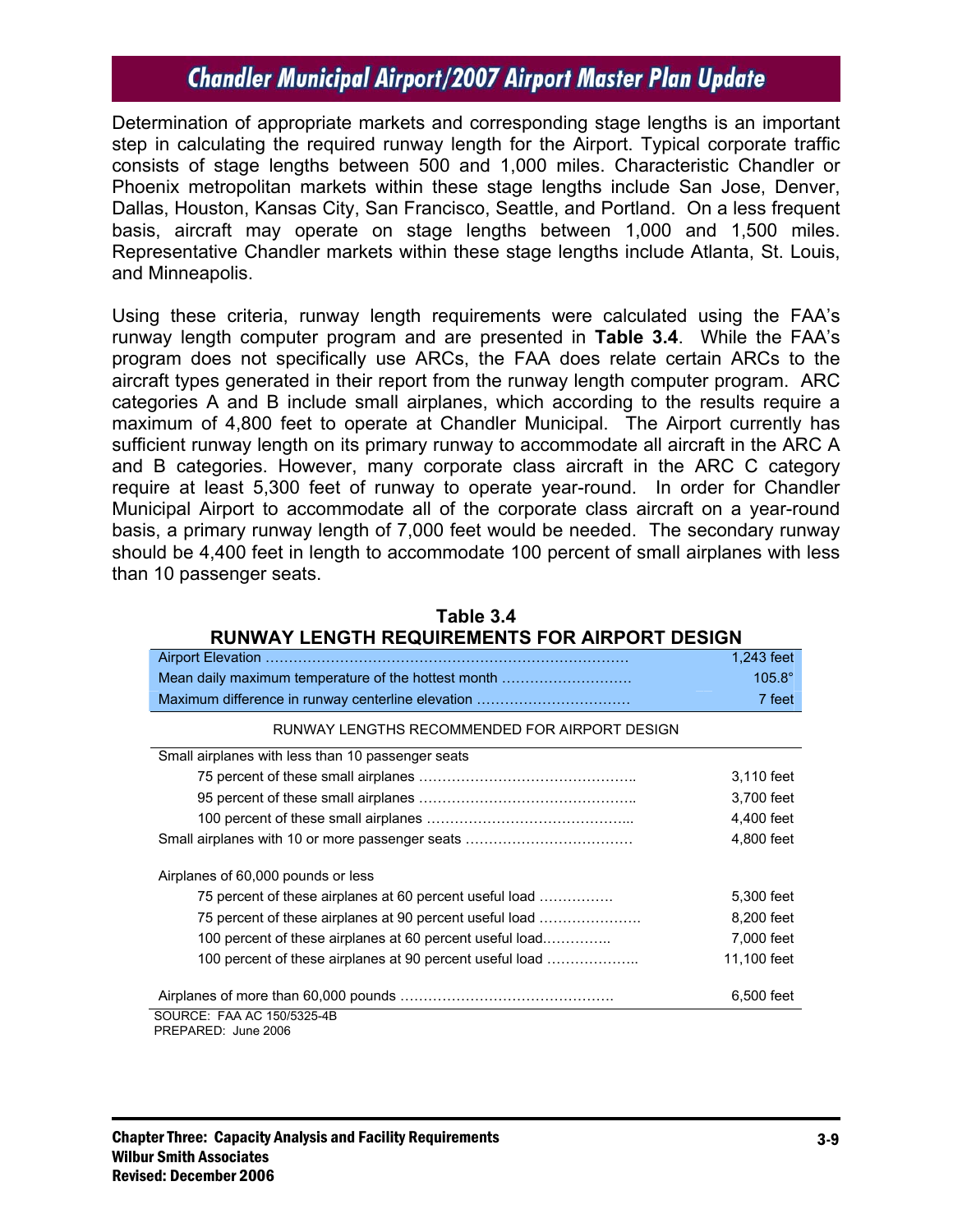Neither of the existing runways currently meets the 7,000-foot long primary runway requirement to accommodate corporate class aircraft that are already operating at the Airport, primarily during the winter months.

#### **Runway Width**

The width of a runway is determined by the critical aircraft and the type of instrument approach to the runway. The minimum width for a runway served by a precision instrument approach is 100 feet. The minimum width recommended by the FAA to accommodate ARC Category C aircraft is also 100 feet. Both runways at Chandler Municipal are currently 75 feet wide.<sup>1</sup> As identified in the previous chapter, Chandler Municipal Airport is forecast to experience increased usage by general aviation business aircraft in the ARC C category. To accommodate these aircraft it is recommended at a minimum that the width of the primary runway be 100 feet in useable width.

#### **Runway Strength**

There are several factors which influence the strength of pavement required to provide satisfactory aircraft service. These factors include, but are not limited to aircraft loads, frequency and concentration of operations, and the condition of subgrade soils.

Runway pavement strength is typically expressed based on common landing gear configurations. An example aircraft for each type of gear configuration are as follows:

- Single-wheel each landing gear unit has a single tire; example aircraft include light general aviation aircraft and some business jet aircraft.
- Dual-wheel each landing gear unit has two tires; example aircraft include the Cessna Citation X, Learjet 60, CRJ 100/200, and the Dash8.
- Dual-tandem each main landing gear unit has four tires arranged in the shape of a square; example aircraft include the Boeing 707 and the KC135.
- Double dual-tandem the main landing gear units have the same configuration as the dual-tandem configuration, however, there are twice as many main gear units; Boeing 747 aircraft have a double dual-tandem landing gear configuration.

The aircraft gear type and configuration dictates how aircraft weight is distributed to the pavement and determines pavement response to loading. The published pavement strengths of the runways at Chandler Municipal Airport are presented in **Table 3.5**.

 $\overline{a}$  $1$  While both runways are currently marked for 75 feet in width according to FAA standards, the actual width of the existing pavement is 100 feet.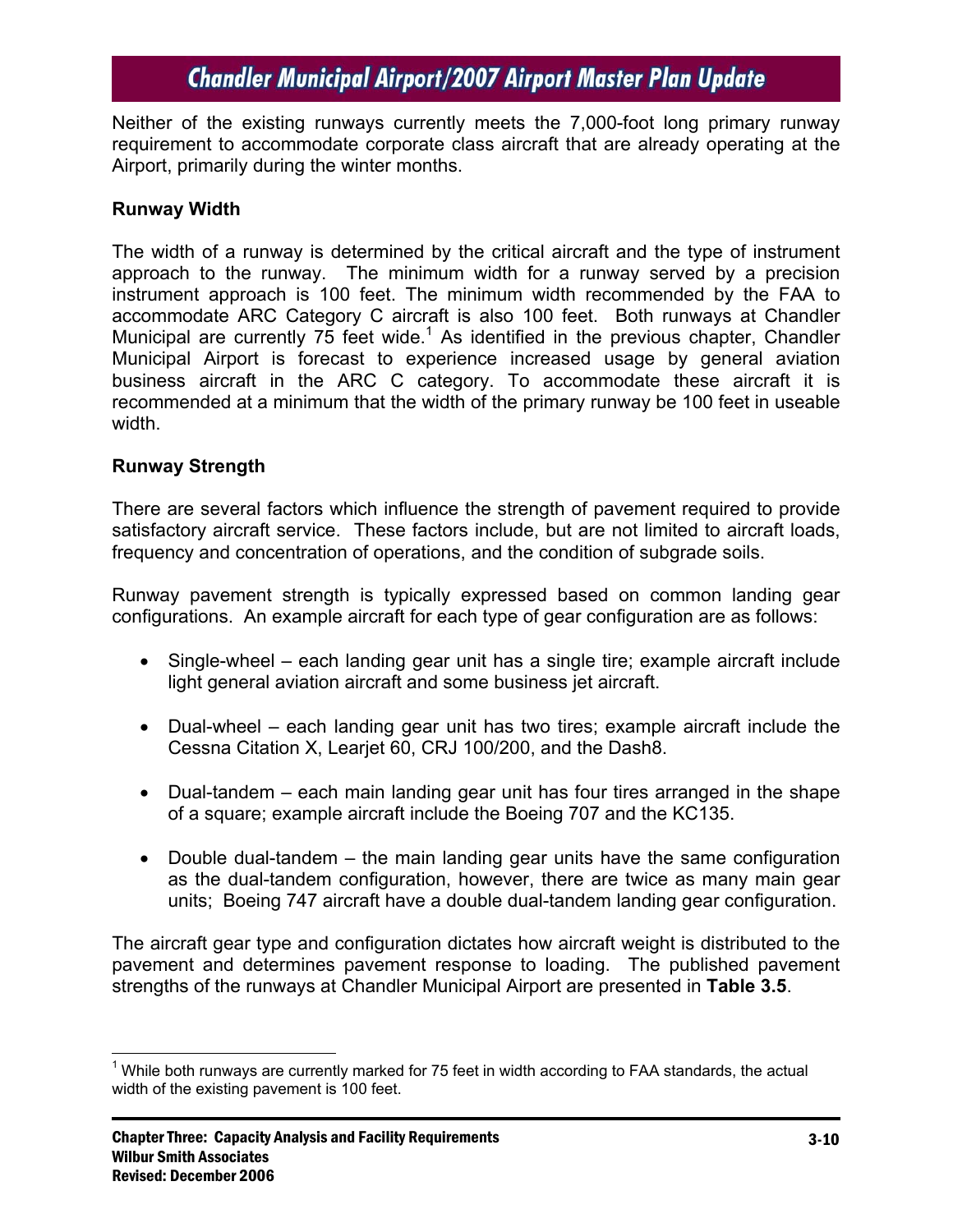## **Table 3.5 PAVEMENT STRENGTHS**

|                                    | Runway 4R/22L                 | Runway 4L/22R                 |
|------------------------------------|-------------------------------|-------------------------------|
| Surface / Condition                | Asphalt / Good                | Asphalt / Good                |
| <b>Pavement Weight Limitations</b> | 30,000 lbs. Single Wheel Gear | 30,000 lbs. Single Wheel Gear |
| SOURCE: www.airnav.com             |                               |                               |

PREPARED: June 2006

As previously noted, the Airport is expected to be served by more corporate class aircraft. These aircraft typically require a strengthened pavement, up to 60,000 pounds dual wheel loading. Should the decision be made to widen one or both runways to 100 feet, it is recommended that the pavement strength be designed to accommodate the designated critical aircraft including a higher pavement strength.

#### **Taxiways**

A taxiway is a defined path established for taxiing aircraft from the runway to a parking position, or from one part of the airport to another. It is recommended that an airport's primary runway be served by a full-length parallel taxiway allowing aircraft to enter or exit the runway as expeditiously as possible.

At present, Runway 4R/22L and 4L/22R are each served by full length parallel taxiways. These taxiways are 40 feet wide and meet the FAA's standards for the taxiway width.

Runway 4R/22L is also served by a partial parallel taxiway. Runway 4L/22R is served by seven exit taxiways while Runway 4R/22L is served by five exit taxiways.

## **Navigational Aids (NAVAIDs)**

Navigational aids (NAVAIDs) are visual or electronic devices, airborne or on the ground, that provide point-to-point guidance information or position data to aircraft in flight. Airport NAVAIDs provide guidance to a specific runway end or to an airport. An airport is equipped with different capabilities in accordance with design standards that are based on safety considerations and airport operational needs. The type, mission, and volume of aeronautical activity used in association with meteorological, airspace, and capacity considerations determine an airport's eligibility and need for various NAVAIDs. Chandler Municipal Airport is currently equipped with non-precision approach capabilities.

Facility requirements at the Airport include the following two types of NAVAIDs: instrument approach NAVAIDs and visual NAVAIDs.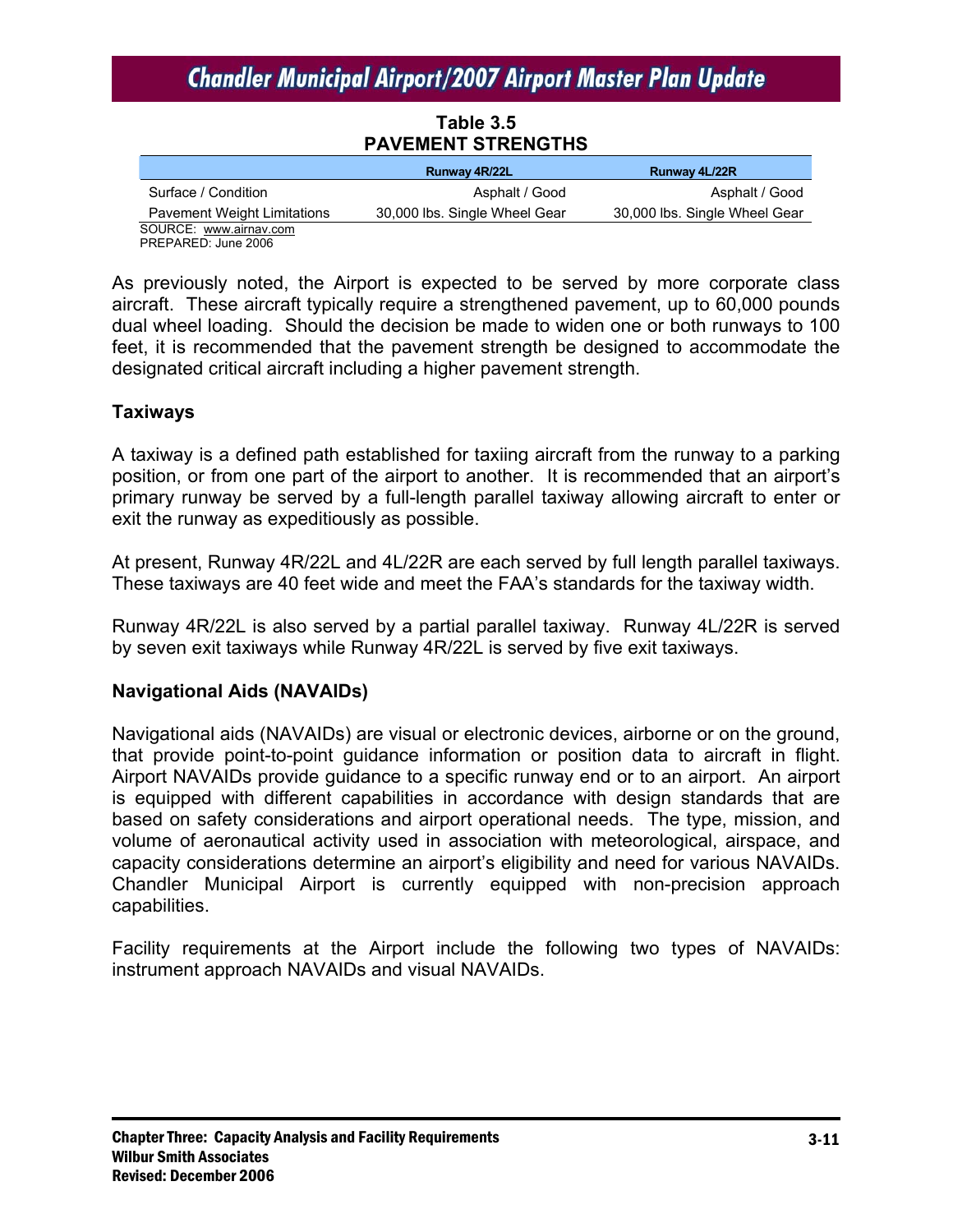#### *Instrument NAVAIDs*

This category of NAVAIDs provides assistance to aircraft performing instrument approach procedures to an airport. An instrument approach procedure is defined as a series of predetermined maneuvers for guiding an aircraft under instrument flight conditions from the beginning of the initial approach to a landing, or to a point from which a landing may be made visually.

The standard type of precision approach available today is the ILS approach. The FAA, however, is continuing to expand development of a global navigation satellite system (GNSS) using the U.S. Department of Defense's global positioning system (GPS) of satellites for precision approaches. The GPS satellite-based navigation system is able to provide instant and precise aircraft position information for every phase of a flight. Non-precision GPS approaches are currently available at many airports, including Chandler Municipal. Precision GPS approaches have yet to achieve wide-spread implementation. To fully implement a precision approach, the following three types of electronic guidance must be in place:

- Azimuth guidance
- Altitude guidance
- Distance guidance

The Chandler Municipal Airport does not currently have precision instrument approach capability. The approaches serving the Airport do not provide altitude guidance and are thus termed non-precision approaches. Runway 4R is served by VOR, GPS, and NDB approaches. These approaches have visibility minimums of 1 mile or greater.

In the near future, more airports will be able to benefit from a precision approach with near-ILS descent and visibility minimums. These new instrument approaches are referred to as Approach Procedures with Vertical Guidance (APV) and are derived from the Wide Area Augmentation System (WAAS) technology which is a based on GPS navigation. Lateral Precision with Vertical Guidance (LPV) approaches rely on spacebased satellite signals rather than land-based facilities, precluding terrain interference. APV/LPV approaches currently provide approach descent minimums to 250 feet above the runway elevation, with lower descent minimums expected to be published in 2007. GPS satellite data in concert with a ground-based transmitter can provide the threedimensional guidance for a GPS near-precision approach. As this technology is further developed and commissioned on a wide-spread basis, Chandler Municipal Airport should work to augment and/or replace the Airport's existing approaches utilizing nearprecision GPS technology. This technology could provide the Airport with approach minimums as low as one-half mile visibility.

In order for an airport to have an instrument approach with visibility minimums of threequarters of a mile or less, a runway approach light system must be installed. For an approach with visibility minimums of three-quarters of a mile, an omni-directional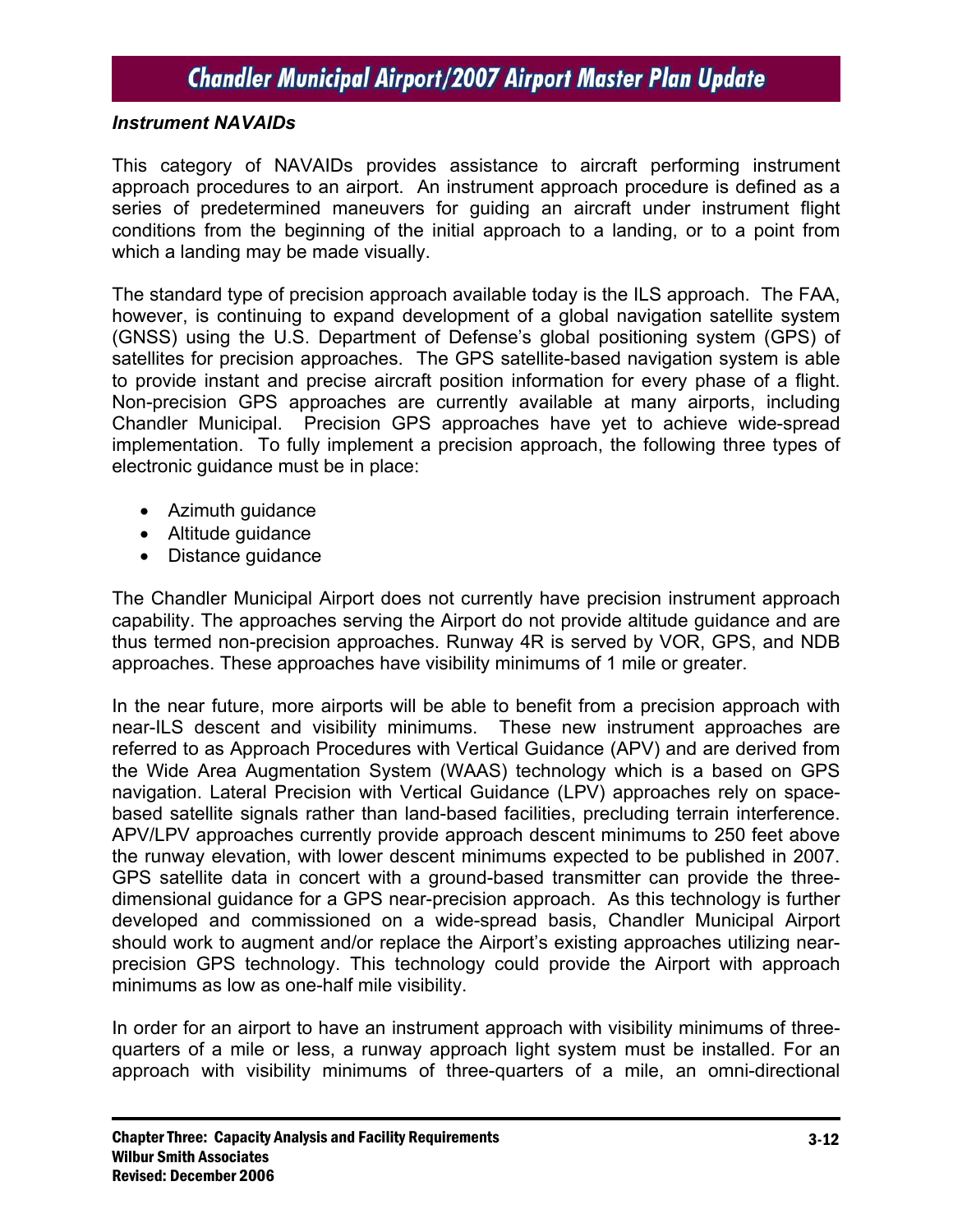approach lighting system (ODALS) is required. For an approach with one-half mile visibility, a medium intensity approach light system with runway alignment indicator lights (MALSR) is required. As part of this Master Plan, it is recommended that the Airport should plan for installation of an approach lighting system on Runway 4R. An approach lighting system would allow the development of a precision GPS approach that would provide the Airport with lower approach minimums and the ability for pilots to practice precision instrument approach procedures during instrument training operations at Chandler Municipal Airport.

### *Visual Landing Aids*

Visual landing aids provide aircraft guidance to and alignment with a specific runway end, once the airport is within sight. Visual landing aids currently available at Chandler Municipal Airport include the following:

**Runway Lighting.** Runways 4R/22L and 4L/22R are each equipped with medium intensity runway lighting (MIRL). This lighting system will remain adequate throughout the 20-year planning period, even if lower minimums are obtained at the Airport through provision of a more precise instrument approach.

**Other Runway Lighting and Guidance.** Several additional NAVAIDs and visual aids are available at the Airport to assist in locating and landing aircraft at night and in poor weather conditions. NAVAIDs include a rotating beacon, lighted wind cone, and an Automated Weather Observing System (AWOS). These systems should be maintained during the 20-year planning period as they play a crucial role in the Airport's operation.

**Air Traffic Control Tower.** The Airport also is equipped with an Air Traffic Control Tower (ATCT). The ATCT is located northwest of the runways, near mid-field adjacent to the terminal building. The height and position of the current tower is considered sufficient to see all aircraft movement areas. Future airfield development should take into consideration the position, height and line of sight limitations of the tower so that air traffic controllers may see an aircraft's movement while on the ground.

**Taxiway Lighting.** Medium intensity taxiway lighting (MITL) provides aircraft lighting during taxiing. MITL are currently provided on the taxiways and will be adequate for the planning period.

**Precision Approach Path Indicators (PAPIs).** Runways 4R/22L and 4L/22R each are equipped with PAPIs. This equipment meets the current FAA criteria and should be maintained throughout the 20-year planning period.

**Runway End Lighting.** Runway End Identifier Lights (REILs) provides the pilot with a rapid and positive identification of the runway end location. The Airport currently has REILs on Runway ends 4R and 22L which are currently out of service. These REILs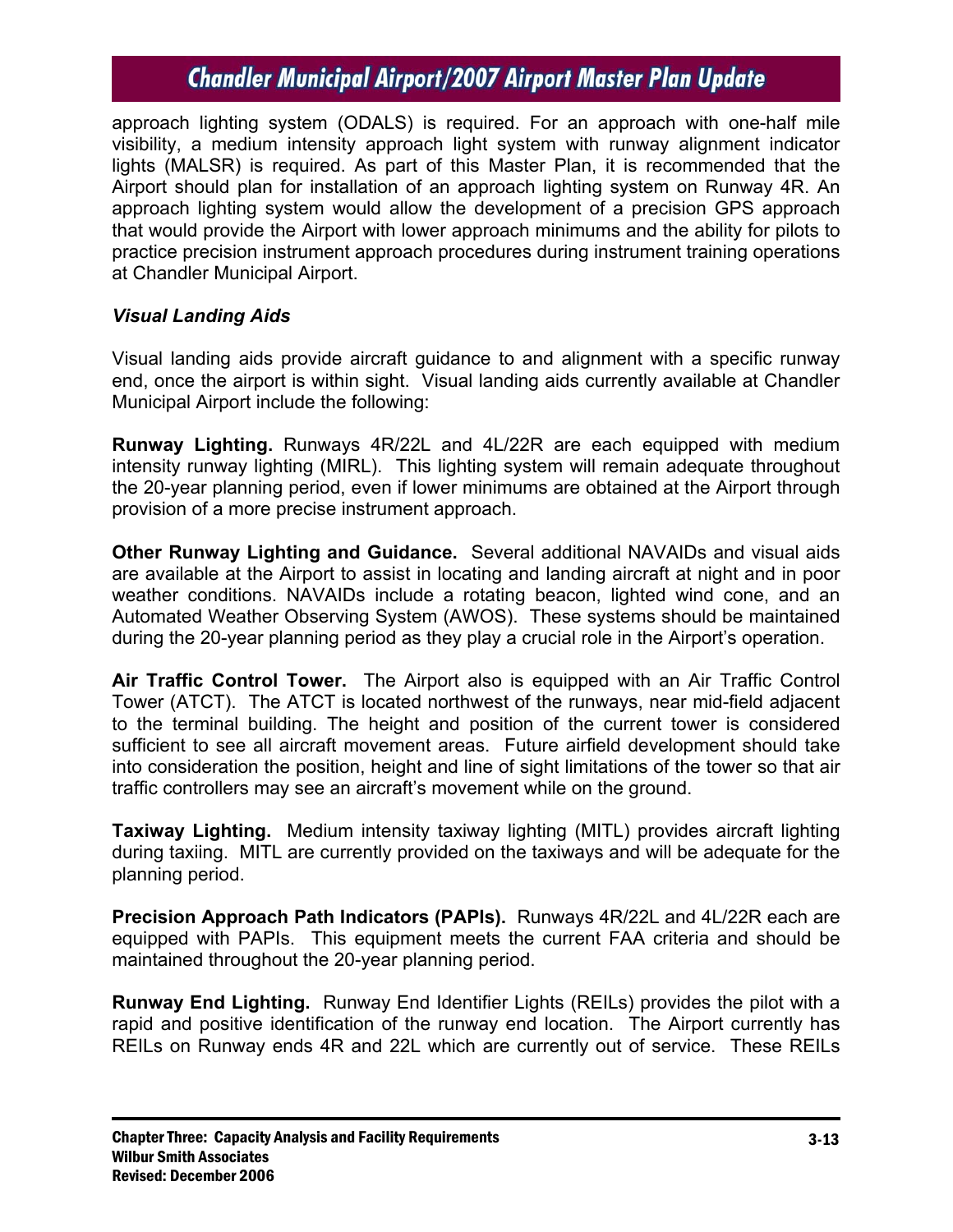are planned for replacement as part of an existing project at the Airport. REILs should be provided in the future for Runway ends 4L and 22R as well.

#### **Airport Design Standards**

The planning and design of an airport is based on the airport's role and critical aircraft that use it. As mentioned in previous chapters, Chandler Municipal Airport is classified by the FAA as a reliever airport and will remain as such in future years.

As noted in Chapter Two, the development of airport facilities is impacted by the demand for those facilities, including the type of aircraft that are expected make use of those facilities and the number of annual operations that are conducted. In general, airport infrastructure components are designed to accommodate the most demanding aircraft, referred to as the critical aircraft, which will utilize the infrastructure on a regular basis. The factors used to determine an airport's critical aircraft are the approach speed and wing span of the most demanding class of aircraft that is anticipated to perform at least 500 annual operations at the airport during the planning period.

Information from AC 150/5300-13, Change 9, *Airport Design*, was used to determine the Airport Reference Code (ARC) and corresponding facilities for Chandler Municipal Airport. The ARC is a coding system used to relate airport design criteria to the operational and physical characteristics of the aircraft intended to operate on each runway.<sup>2</sup>

As discussed in Chapter Two, it is expected that, in future years, the Cessna Citation X aircraft will be the critical aircraft serving Chandler Municipal. This aircraft has a C-II ARC, which will be used to determine many airport design features, including the runway design criteria for the primary runway, Runway 4R/22L. The ARC for Runway 4L/22R is B-II and uses a different set of design criterion that matches requirements for smaller aircraft which utilize this runway. The use of different ARC codes related to different runways is common to general aviation airports with multiple runways that serve a variety of aircraft types.

**Table 3.6** presents a comparison of the existing conditions and the FAA design criteria for each runway. As shown, increasing the ARC for Runway 4R/22L to C-II from B-II will require several improvements at the Airport in order to meet the FAA's design criteria. The ability of the airfield to incorporate these standards will be evaluated as part of the alternatives analysis.

1

 $2$  Please see Chapter Two for detailed information on the ARC.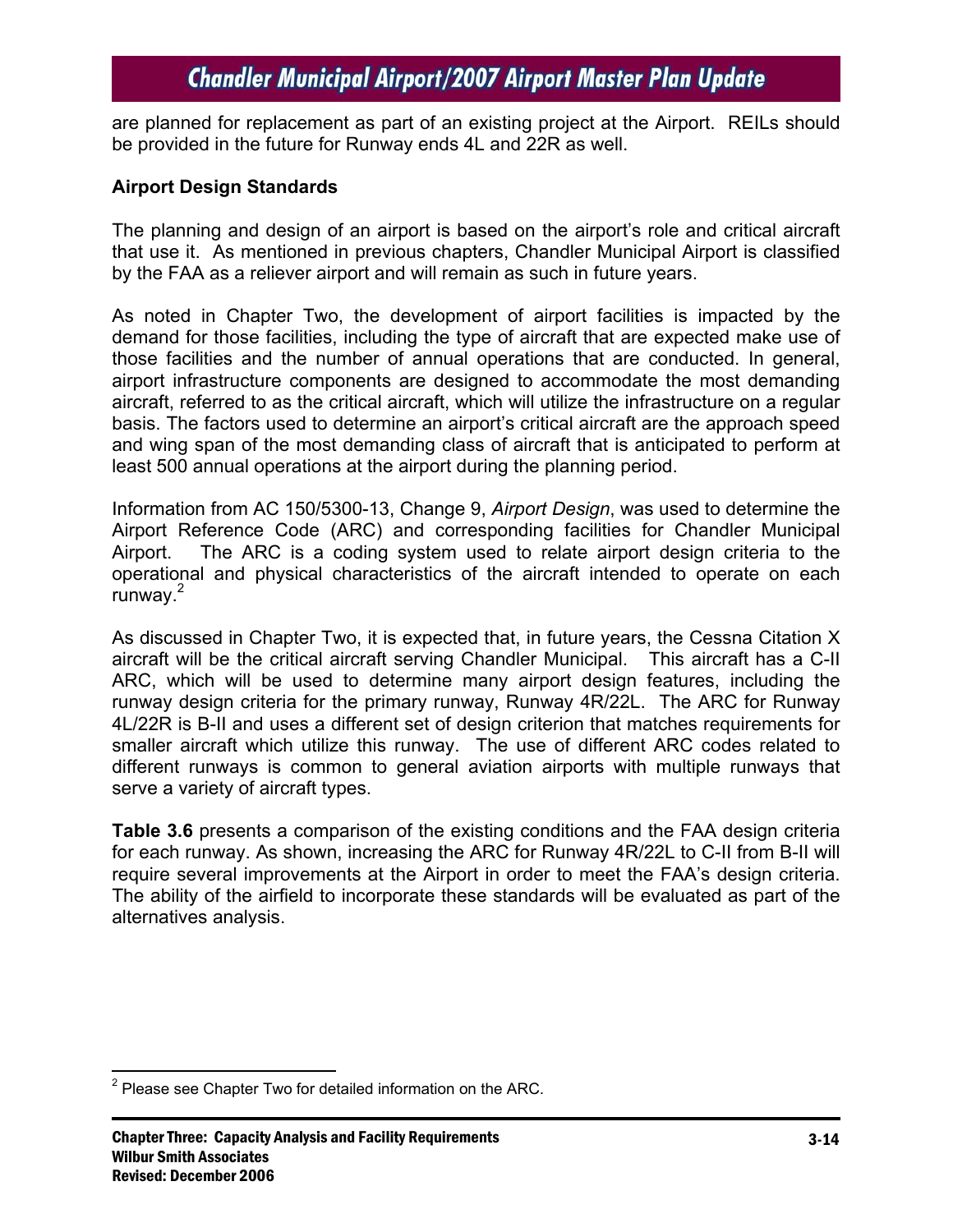| <b>FAA DESIGN CRITERIA</b>       |                           |                 |                          |                 |  |  |  |
|----------------------------------|---------------------------|-----------------|--------------------------|-----------------|--|--|--|
|                                  | Runway 4R /22L (ARC C-II) |                 | Runway 4L/22R (ARC B-II) |                 |  |  |  |
| <b>Criteria</b>                  | Requirements*             | <b>Existing</b> | Requirements*            | <b>Existing</b> |  |  |  |
| Runway Width                     | 100 feet                  | 75 feet $3$     | 75 feet                  | 75 feet         |  |  |  |
| Runway Centerline to:            |                           |                 |                          |                 |  |  |  |
| - Taxiway Centerline             | 400 feet                  | 400 feet        | 240 feet                 | 240 feet        |  |  |  |
| - A/C Parking Area               | 500 feet                  | 500 feet        | 250 feet                 | 250 feet        |  |  |  |
| Runway Object Free Area:         |                           | R/W 4R: 500 ft  |                          | R/W 4L: 500 ft  |  |  |  |
| - Width                          | 800 feet                  | R/W 22L: 500 ft | 500 feet                 | R/W 22R: 500 ft |  |  |  |
|                                  |                           |                 |                          |                 |  |  |  |
| - Length Beyond Runway End       | 1,000 feet                | R/W 4R: 300 ft  | 300 feet                 | R/W 4L: 300 ft  |  |  |  |
|                                  |                           | R/W 22L: 300 ft |                          | R/W 22R: 300 ft |  |  |  |
| Runway Safety Area:              |                           | R/W 4R: 150 ft  |                          | R/W 4L: 150 ft  |  |  |  |
| - Width                          | 500 feet                  | R/W 22L: 150 ft | 150 feet                 | R/W 22R: 150 ft |  |  |  |
|                                  |                           |                 |                          |                 |  |  |  |
| - Length Beyond Runway End       | 1.000 feet                | R/W 4R: 300 ft  | 300 feet                 | R/W 4L: 300 ft  |  |  |  |
|                                  |                           | R/W 22L: 300 ft |                          | R/W 22R: 300 ft |  |  |  |
| <b>Taxiway Width</b>             | 35 feet                   | 40 feet         | 35 feet                  | 40 feet         |  |  |  |
| Taxiway Centerline to:           |                           |                 |                          |                 |  |  |  |
| - Fixed or Movable Object        | 65.5 feet                 | 65.5 feet       | 65.5 feet                | 65.5 feet       |  |  |  |
| Taxiway Object Free Area (Width) | 131 feet                  | 131 feet        | 131 feet                 | 131 feet        |  |  |  |
| Taxiway Safety Area (Width)      | 79 feet                   | 79 feet         | 79 feet                  | 79 feet         |  |  |  |

**Table 3.6** 

SOURCE: Wilbur Smith Associates

PREPARED: June 2006

\*AC 150/5300-13, Change 9

 $\overline{a}$ 

**The items in bold letters above are non-standard.** 

A discussion of the dimensional standards that have not been addressed as well as other standards is provided below.

## *Part 77 Obstruction Standards*

Federal Aviation Regulations (FAR) Part 77 exist to identify objects which may be hazardous to air navigation. These standards apply to the use of navigable airspace by aircraft and to existing or planned airports. An obstruction may be an existing or proposed manmade object, object of natural growth, or terrain. Any changes to the airfield must provide the obstacle clearance necessary to meet the requirements designated within FAR Part 77. The critical surfaces are identified in drawings associated with the Airport Layout Plan (ALP). Existing Part 77 surfaces will be evaluated during the development of the ALP and any penetrations will be noted and addressed for removal or marking.

 $3$  As noted previously, the existing runway is marked at 75 feet but actually measures 100 feet in width.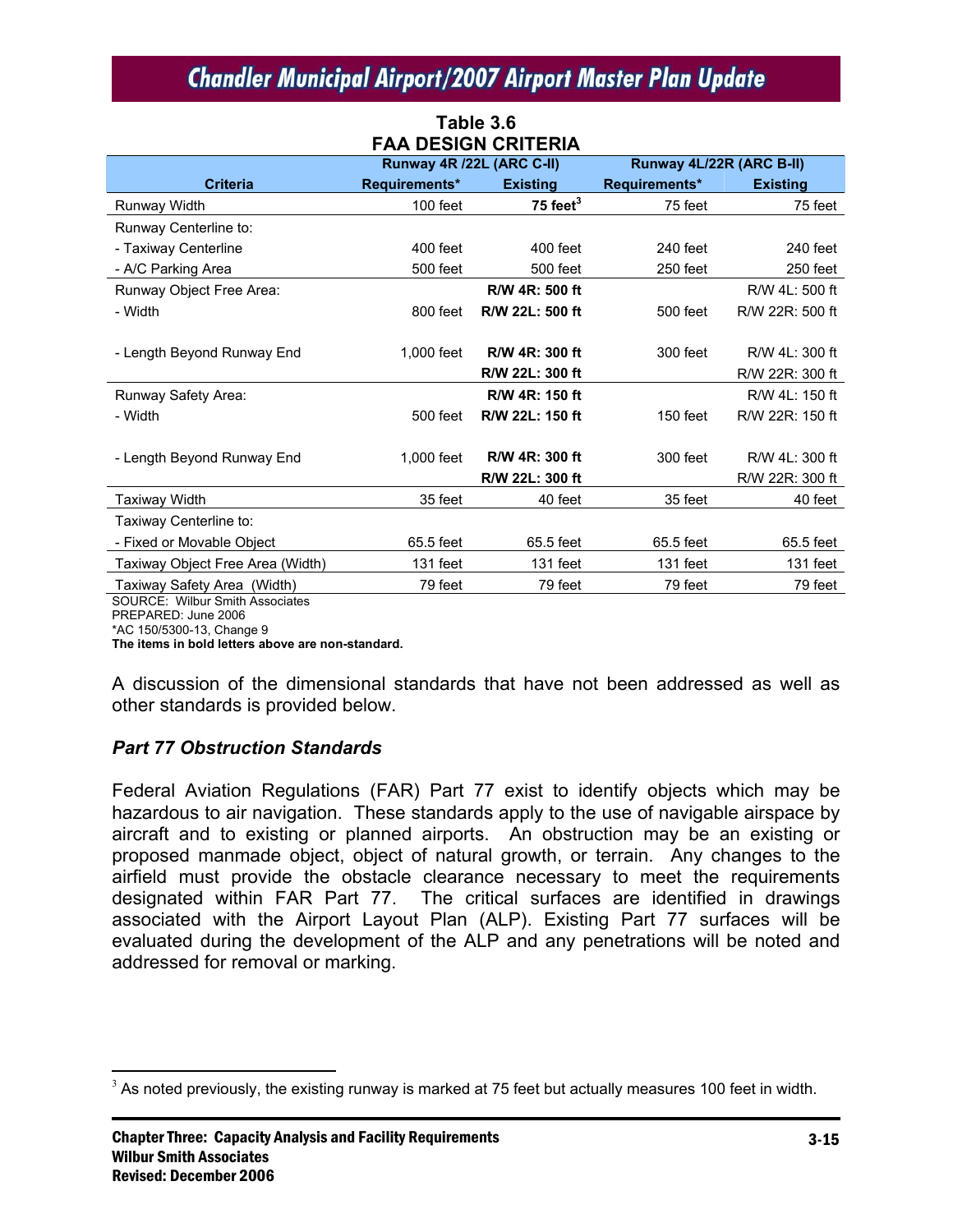## *Obstacle Free Zone (OFZ)*

The OFZ is a three-dimensional volume of airspace that supports the transition of ground-to-airborne operations (or vice versa). The OFZ clearing standards prohibit taxiing or parked airplanes and other objects, except frangible NAVAIDs or fixedfunction objects, from penetrating this zone. The OFZ consists of a volume of airspace centered on the runway. In addition, some precision instrument runways are required to meet standards regarding inner-approach, inner-transitional and precision OFZs.

The inner-approach OFZ is a defined volume of airspace centered on the approach area for runways with approach lighting systems. The inner-approach OFZ begins 200 feet from the runway threshold, at the same elevation as the runway threshold, and extends 200 feet beyond the last unit in the approach lighting system. It is the same width as the runway OFZ and rises at a slope of 50:1 away from the runway end.

The inner-transitional OFZ is a defined volume of airspace along the sides of the runway and the inner-approach OFZ. The inner-transitional surface OFZ applies only to precision runways and slopes out from the edges of the runway OFZ at a 3:1 ratio to a height of 150 feet above the Airport elevation.

The precision OFZ is defined as a volume of airspace above an area beginning at the runway threshold, at the threshold elevation, and centered on the extended runway centerline, 200 feet long by 800 feet wide.

The OFZ for runway 4R/22L is 250 feet wide and extends 200 feet beyond each runway end. The OFZ for Runway 4L/22R is also 200 feet wide and extends 200 feet beyond each runway end. Existing facilities at Chandler Municipal Airport comply with all OFZ design standards.

#### *Runway Protection Zones (RPZ)*

The RPZ is an area off the runway end identified to enhance the protection of people and property on the ground. RPZ size is a function of critical aircraft and the visibility minimums established for the approach to the runway. Visual runways have smaller RPZs because the landing minimums are higher and the runway is not used during periods of reduced visibility. Runways served by instrument approach procedures are required to be protected by larger runway protection zones. Larger RPZs are required for runways with instrument approach procedures with low visibility minimums for landing.

The RPZ contains two sub-areas, the runway object free area (ROFA) and the controlled activity area. These two sub-areas are discussed as follows:

**Runway Object Free Area (ROFA).** The ROFA is a two-dimensional ground area surrounding the runway that prohibits parked aircraft and objects, except NAVAIDs and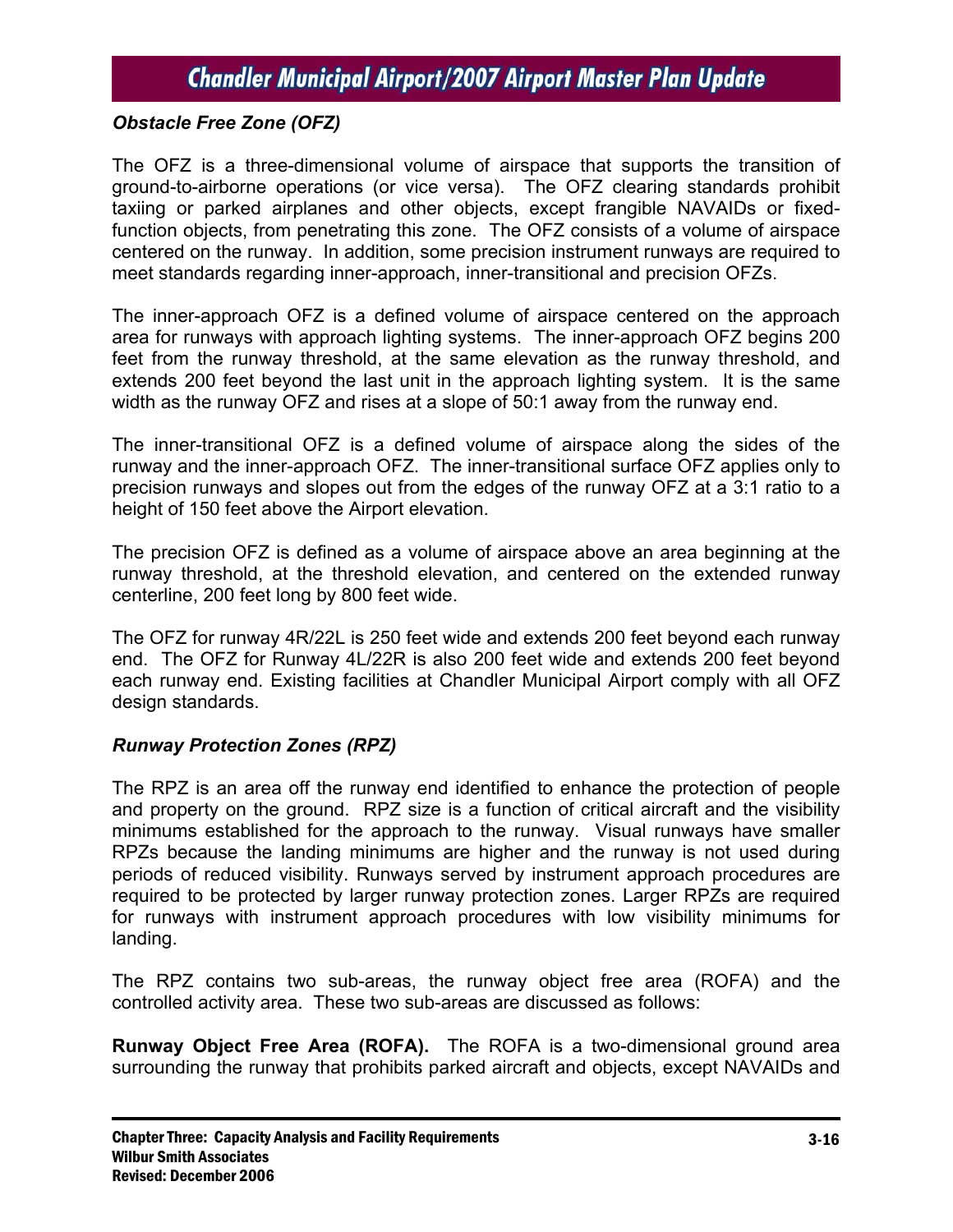objects with locations fixed by function, from locating there. For Runways 4R/22L and 4L/22R, the ROFA extends 300 feet beyond each runway end and has a width of 500 feet.

**Controlled Activity Area.** The controlled activity area is the portion of the RPZ beyond and to the sides of the ROFA. It is recommended that an airport own or control this area. The controlled activity area should be free of land uses that create glare and smoke. Also, the construction of residences, fuel-handling facilities, churches, schools, and offices are not recommended in the RPZs controlled activity area. Roads are typically not recommended to fall within the RPZ.

Runway 4R is currently served by three non-precision approaches with visibility minimums not lower than one mile. The existing approaches to Chandler Municipal provide adequate instrumentation for aircraft to land during most adverse weather conditions, but do not provide access at all times.

**Table 3.7** shows the existing RPZ dimensions for each runway end based on the design standards according to the type of approach to the runway end.

| Table 3.7                               |                         |              |              |        |              |  |
|-----------------------------------------|-------------------------|--------------|--------------|--------|--------------|--|
| <b>EXISTING RUNWAY PROTECTION ZONES</b> |                         |              |              |        |              |  |
| Outer<br><b>Inner</b>                   |                         |              |              |        |              |  |
| <b>Runway</b>                           | <b>Type of Approach</b> | <b>Width</b> | <b>Width</b> | Length | <b>Slope</b> |  |
| 4R                                      | Non-Precision (1-Mile)  | 500'         | 700'         | 1.000' | 34:1         |  |
| <b>221</b>                              | Visual                  | 500'         | 700'         | 1.000' | 20:1         |  |
| 4L                                      | Visual                  | 500'         | 700'         | 1.000' | 20:1         |  |
| 22R                                     | Visual                  | 500'         | 700'         | 1.000' | 20:1         |  |

SOURCE: AC 150 5300-13, *Airport Design*, Change 9 PREPARED: May 2006

As mentioned previously, RPZ size is a function of critical aircraft and the visibility minimums established for the approach to the runway. Visual runways have smaller RPZs because the landing minimums are higher and the runway is not used during periods of reduced visibility. Precision navigational aids are used to guide aircraft to runways equipped with advanced instrumentation during periods of reduced visibility; thus allowing the airport to remain open and increasing its utility. These instrumented approaches are required to be protected by the larger runway protection zones. In summary, the greater precision of the approach, the lower the visibility minimums for landing, the larger the RPZ.

The current RPZs at Chandler Municipal Airport are clear of incompatible uses and meet standards. A larger RPZ should be planned to accommodate an improved GPS instrument approach with lower minimums to Runway 4R. The future size of the RPZ for Runway 4R is dependent on the visibility minimums of the future improved GPS approach procedure. **Exhibit 3.2** on the following page details the required RPZ sizes for an approach with not lower than  $\frac{3}{4}$ -mile visibility and lower than  $\frac{3}{4}$ -mile visibility: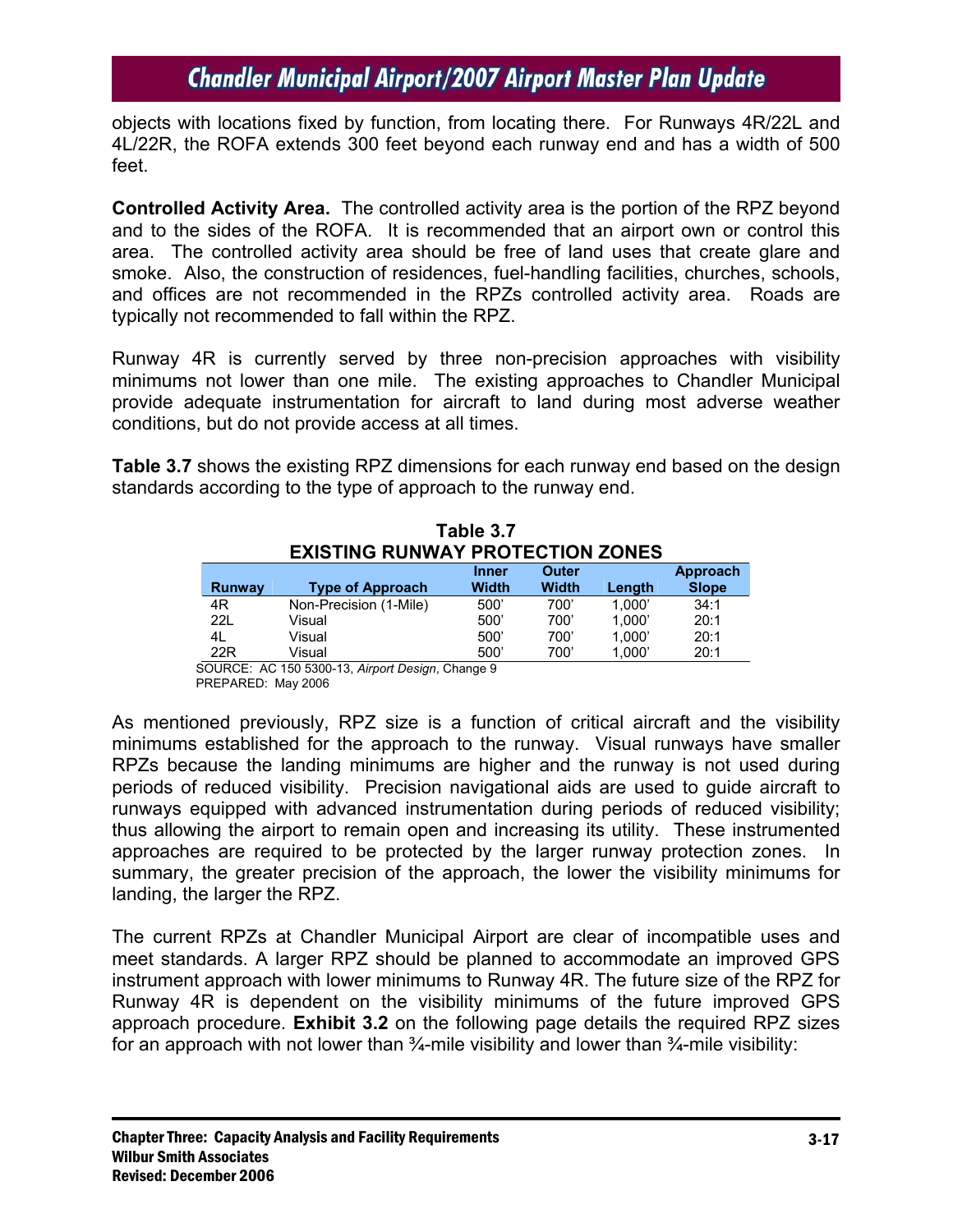**EXHIBIT 3.2 FAA RUNWAY PROTECTION ZONES DESIGN STANDARDS** 



| <b>Approach Visibility Minimums</b>                      | (Inner Width) | (Outer Width) | (Length) |
|----------------------------------------------------------|---------------|---------------|----------|
| Visual and/or Not Lower than 1-Mile (Existing)           | 500'          | 700'          | 1,000'   |
| Not Lower than $\frac{3}{4}$ -Mile                       | 1.000'        | 1.510'        | 1.700'   |
| Lower than 3⁄4-Mile                                      | 1.000'        | 1.750'        | 2.500'   |
| $\cdots$<br>$\sim$<br>$\overline{\phantom{a}}$<br>$\sim$ |               |               |          |

SOURCE: AC 150 5300-13, *Airport Design*, Change 9 PREPARED: July 2006

The larger RPZ for Runway 4R will require obtaining additional land or easements, depending upon which visibility minimums can be accommodated. The alternatives analysis will examine these issues in greater depth.

## *Runway Safety Area (RSA)*

The RSA serves as a safety area if an aircraft overruns the paved runway surface. According to the FAA's definition, the RSA should be cleared and graded and have no potentially hazardous ruts or surface variations. This area should also be drained through grading or by storm sewers. General requirements for grading of the RSA are 0 to –3 degree grade for the first 200 feet from the runway end, with the remaining longitudinal grade ensuring that no part of the RSA penetrate the approach surface or drop below a –5 degree grade.

For Design Standard B-II runways, like those at Chandler Municipal Airport, the RSA is required to be 150 feet wide and extend 300 feet beyond the runway end. The RSAs at Chandler Municipal Airport meet B-II requirements. However, because the Airport is currently being used on a regular basis by ARC C-II aircraft and the recommended ARC is C-II, the RSA for Runway 4R/22L should be upgraded in the future to meet standards for the corporate class aircraft family. For Runway 4R/22L, C-II runway standards dictate that the RSA is required to be 400 feet wide and extend 1,000 feet beyond the runway end.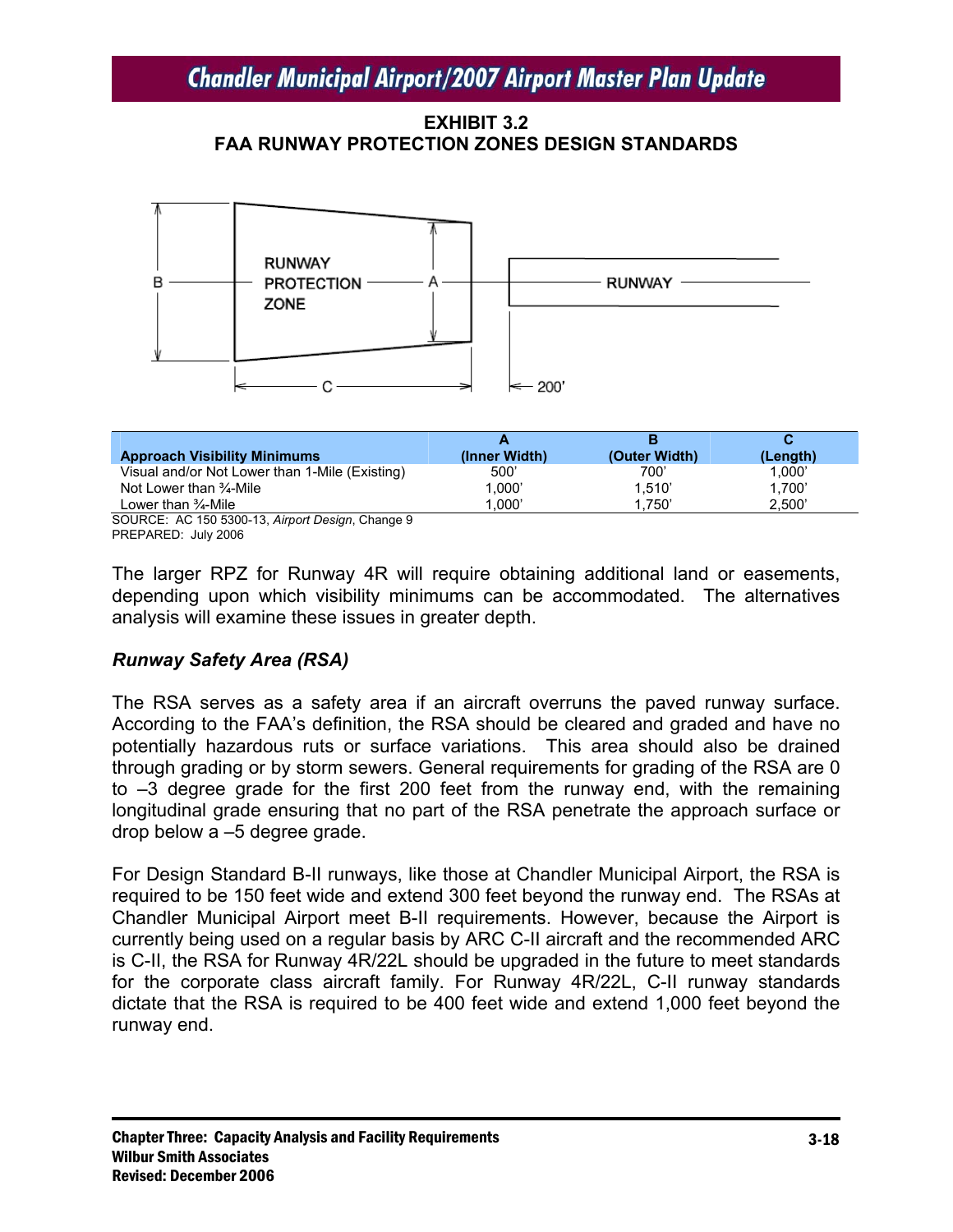#### **LANDSIDE REQUIREMENTS**

Landside facilities are those necessary for handling of aircraft, passengers, and cargo while on the ground. These facilities provide the link between the air and ground transportation activities. Landside facilities examined in the analysis include hangars, aprons and tie down areas, terminal building, automobile parking, and access roadways.

#### **Hangars**

Hangars are used to store aircraft, provide protection from adverse weather conditions, and supply additional security. Hangars are also used for temporary storage while an aircraft is undergoing maintenance and/or repairs. The demand for hangar storage is generally a function of the number and type of based aircraft on an airport. The vast majority of hangars at Chandler Municipal Airport are utilized for private aircraft storage, as opposed to large aircraft maintenance hangers found at other airports. The types of hangars currently available at the Airport are discussed below.

**T-hangar/Shade Structures.** The growth in population in and around the City of Chandler and the overall lack of suitable alternatives for hangar space at other airports in the Phoenix metropolitan area, as well as the interest of private aircraft owners drive the need for increased T-hangar/shade structures used to protect single-engine and light multi-engine aircraft. The forecast for Chandler Municipal Airport shows a growth from 457 based aircraft to 740 based aircraft within the planning period. Currently the Airport has over a 10-year hangar waiting list. This list contains over 200 applicants for shade hangars, T-hangars and tie-downs, with the majority of applicants desiring Thangars.

**Conventional Hangars.** Most of the hangars used on the airfield are dedicated for aircraft storage of small single- and multi-engine aircraft, not for aircraft maintenance or repair. The Airport currently has a limited number of conventional hangars associated with the fixed base operator (FBO) that have the ability to store corporate class aircraft not based at the Airport. As more corporate class aircraft utilize Chandler Municipal Airport, the demand for larger conventional hangars will increase. Therefore, the demand driving additional conventional hangar needs is dictated by the usage of the Airport by corporate class aircraft. Operations by corporate class aircraft are projected to increase significantly over the forecast period. Areas have been designated for construction of additional conventional hangars on the Airport. It is recommended that adequate facilities for this segment of the general aviation fleet be developed as these aircraft and the businesses that use them have the potential to provide a significant economic boost to the Airport and the community.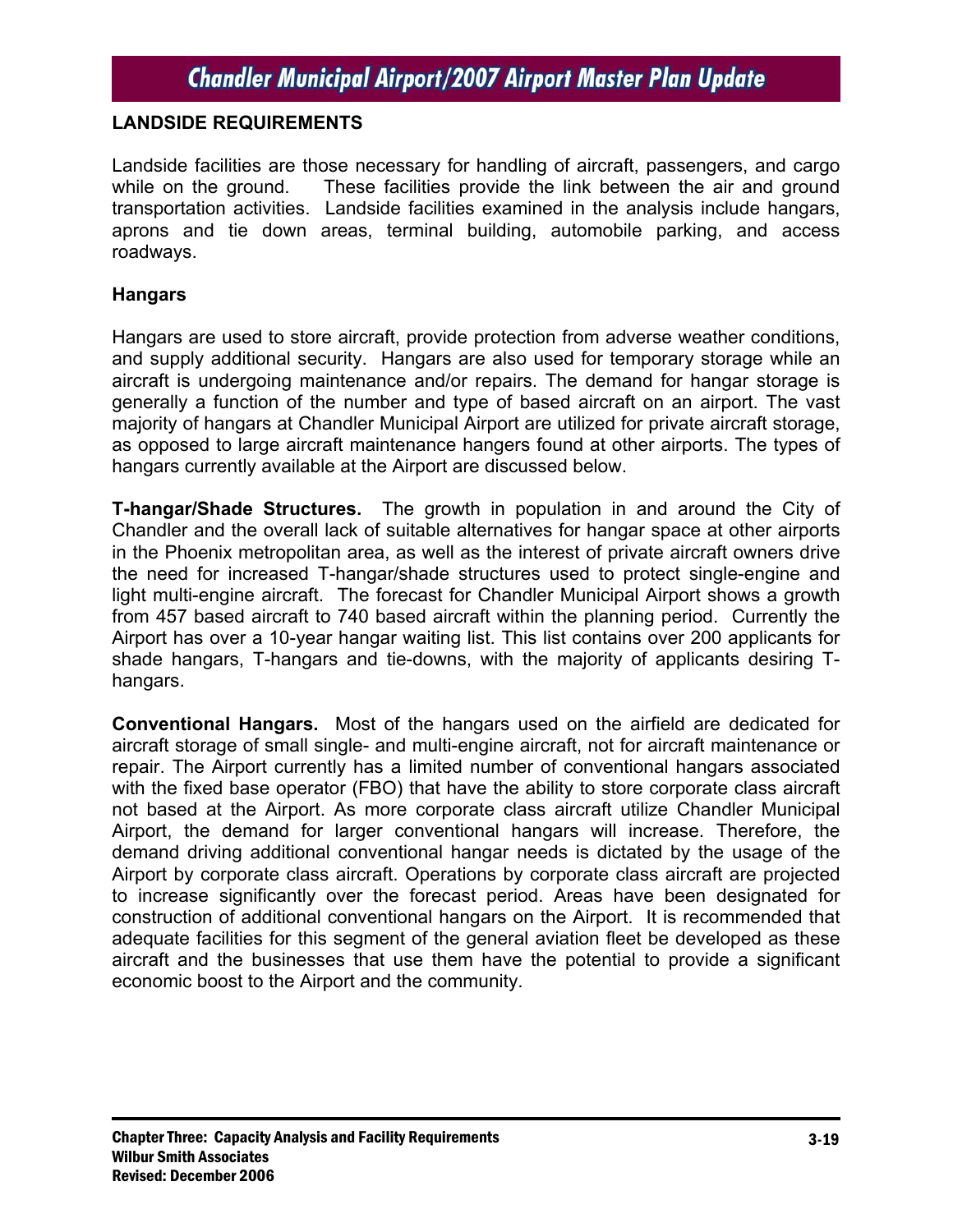#### **Aprons and Tie-down Areas**

Chandler Municipal has a limited amount of apron pavement located along the northwest side of the airfield in front of the terminal building and FBO maintenance hangars. This apron is used primarily by aircraft operating to/from these facilities as well as itinerant aircraft utilizing the Airport. Transient and large aircraft use this apron as a staging/parking area frequently as well. This area also contains tie-down areas for both transient and locally based aircraft. Additional apron space will be needed to support the projected increase in transient operations and locally based aircraft, and the construction of additional tie-down and hangar facilities.

#### **Total Storage Demand**

To determine hangar and other storage requirements, an analysis of the existing facilities was conducted. It is estimated that approximately 55 percent of the existing aircraft are currently hangared while the remaining aircraft are tied down on the apron area.

Weather conditions at Chandler Municipal Airport include strong winds, blowing dust and extreme heat in the summer. This conditions warrant storage of aircraft most aircraft in hangars. Extreme summer temperatures can damage aircraft avionics, while prolonged exposure to the sun and blowing dust can cause damage aircraft paint and fabric covered surfaces. Fabric covered aircraft a particularly vulnerable to damage from the sun and strong winds. As previously noted, the existing storage waiting list is primarily for T-hangars. Since aircraft owners prefer covered storage, it is important to evaluate the percentages that aircraft would utilize conventional-type and shade tiedown hangars as opposed to individual T-hangars.

The analysis of storage needs is depicted in **Table 3.8**. It was assumed that approximately 75 percent of all single-engine, multiengine, rotorcraft and other aircraft will be hangared and that 100 percent of all based jet aircraft will be hangared. In terms of T-shade hangars, it is assumed that 10 percent of based single-engine aircraft will be stored in T-shade hangars. An assumption related to conventional hangars assumes that 100 percent of based jets will be stored in conventional hangars, as well as 100 percent of rotorcraft and 50 percent of multiengine aircraft.

As noted in Chapter One, the existing storage facilities at the Airport provide storage for approximately 238 based aircraft. As noted in Table 3.8, the current demand for storage is 348 based aircraft, indicating a need for 110 additional covered storage spaces. By the end of the 20-year planning period, in addition to the 110 currently needed, an additional 219 covered storage spaces will be needed if the projections are realized and based on the assumptions of storage activity. Of these, the majority is needed in the form of T-hangars (159 additional units), as well as conventional hangar spaces (for 42 aircraft). The analysis shows, however, that all forms of storage will need to be increased over the 20-year planning period to accommodate the projected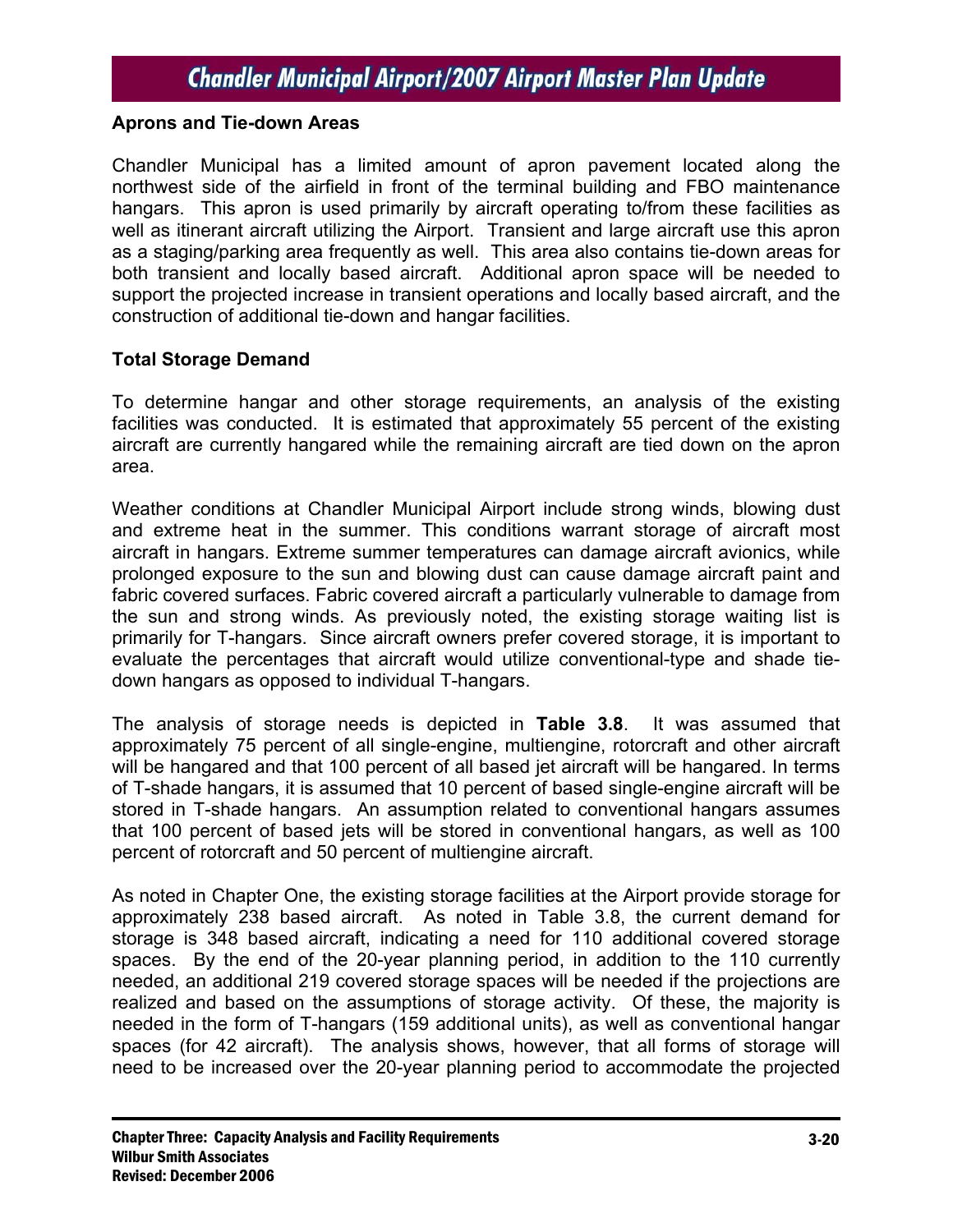increase in demand at Chandler Municipal Airport. It is important to note that the Airport continues to develop additional storage facilities as demand warrants and funding permits.

|                                                                           | <b>AIRCRAFT HANGAR STORAGE REQUIREMENTS</b> |                                         |                               |                |                |
|---------------------------------------------------------------------------|---------------------------------------------|-----------------------------------------|-------------------------------|----------------|----------------|
|                                                                           | <b>CHD BASED AIRCRAFT BY TYPE</b>           |                                         |                               |                |                |
|                                                                           | <b>Projected Based Aircraft</b>             |                                         |                               |                |                |
|                                                                           | <b>Current Based</b>                        |                                         |                               |                |                |
| <b>Aircraft Type</b>                                                      | <b>Aircraft</b>                             | 2010                                    | 2015                          | 2020           | 2025           |
| Single Engine                                                             | 407                                         | 453                                     | 506                           | 565            | 630            |
| Multi Engine                                                              | 33                                          | 37                                      | 42                            | 47             | 53             |
| Jets                                                                      | 1                                           | 3                                       | 6                             | 10             | 15             |
| Rotorcraft                                                                | 16                                          | 18                                      | 20                            | 23             | 26             |
| Other $1$                                                                 | 0                                           | 4                                       | 7                             | 11             | 16             |
| Total                                                                     | 457                                         | 515                                     | 581                           | 656            | 740            |
|                                                                           | HANGAR DEMAND BY AIRCRAFT TYPE              |                                         |                               |                |                |
|                                                                           |                                             |                                         | <b>Forecast Hangar Demand</b> |                |                |
| <b>Aircraft Type</b>                                                      | <b>Current Demand</b>                       | 2010                                    | 2015                          | 2020           | 2025           |
| Single Engine                                                             | 305                                         | 340                                     | 380                           | 424            | 473            |
| Multi Engine                                                              | 30                                          | 33                                      | 38                            | 42             | 48             |
| Jets                                                                      | 1                                           | 3                                       | 6                             | 10             | 15             |
| Rotorcraft                                                                | 12                                          | 14                                      | 15                            | 17             | 20             |
| Other                                                                     | 0                                           | 3                                       | 5                             | 8              | 12             |
| Total                                                                     | 348                                         | 393                                     | 444                           | 502            | 567            |
|                                                                           | <b>HANGAR\STORAGE TYPE</b>                  |                                         |                               |                |                |
|                                                                           |                                             | <b>Forecast Aircraft Storage Demand</b> |                               |                |                |
|                                                                           | <b>Current Aircraft</b>                     |                                         |                               |                |                |
| <b>Storage Type</b>                                                       | <b>Storage Demand</b>                       | 2010                                    | 2015                          | 2020           | 2025           |
| Tie-Downs                                                                 | 109                                         | $\overline{122}$                        | 137                           | 154            | 173            |
| T- Shade Hangars                                                          | 31                                          | 34                                      | 38                            | 42             | 47             |
| T Hangars                                                                 | 290                                         | 322                                     | 360                           | 403            | 449            |
| <b>Conventional Hangars</b>                                               | 28                                          | 36                                      | 45                            | 57             | 70             |
| <b>Total Hangars</b>                                                      | 348                                         | 393                                     | 444                           | 502            | 567            |
|                                                                           | <b>SUMMARY OF NEEDS</b>                     |                                         |                               |                |                |
|                                                                           | <b>Current Hangar</b>                       | <b>Forecast Hangar Area Square</b>      |                               |                |                |
|                                                                           | <b>Area Square</b>                          |                                         |                               |                |                |
|                                                                           | <b>Footage Demand</b>                       |                                         | 2015                          |                |                |
| <b>Footage Demand</b><br>T - Shade Hangars (s.f.) (900 s.f. per position) |                                             | 2010<br>30.578                          | 34.155                        | 2020<br>38.138 | 2025<br>42.525 |
|                                                                           | 27,473                                      |                                         |                               |                |                |
| T - Hangars (s.f.) (1,400 s.f. per position)                              | 405,405                                     | 451,395                                 | 504,630                       | 563,535        | 628,740        |
| Conventional Hangars Total (s.f.)                                         | 80,993                                      | 95,712                                  | 114,648                       | 137,726        | 164,927        |
| Conventional Hangar A/C Storage                                           | 36,775                                      | 45,975                                  | 58,350                        | 73,975         | 92,775         |
| Conventional Hangar A/C Maintenance <sup>2</sup>                          | 44,218                                      | 49,737                                  | 56,298                        | 63,751         | 72,152         |
| Total Hangar Area (s.f.)                                                  | 550,646                                     | 623,660                                 | 711,783                       | 813,374        | 928,967        |
| SOURCE: Airport Management Records, Wilbur Smith Associates               |                                             |                                         |                               |                |                |

# **Table 3.8**

PREPARED: July 2006

 $1$  Other includes aircraft in the light sport category

 $2$  Assumed to be 10% of the overall airport hangar space

In addition to specific storage spaces, an analysis of square footage was conducted to determine the size of space that will be needed. The total footprint of storage space will need to nearly double over the 20-year planning period to meet the needs identified in the Master Plan.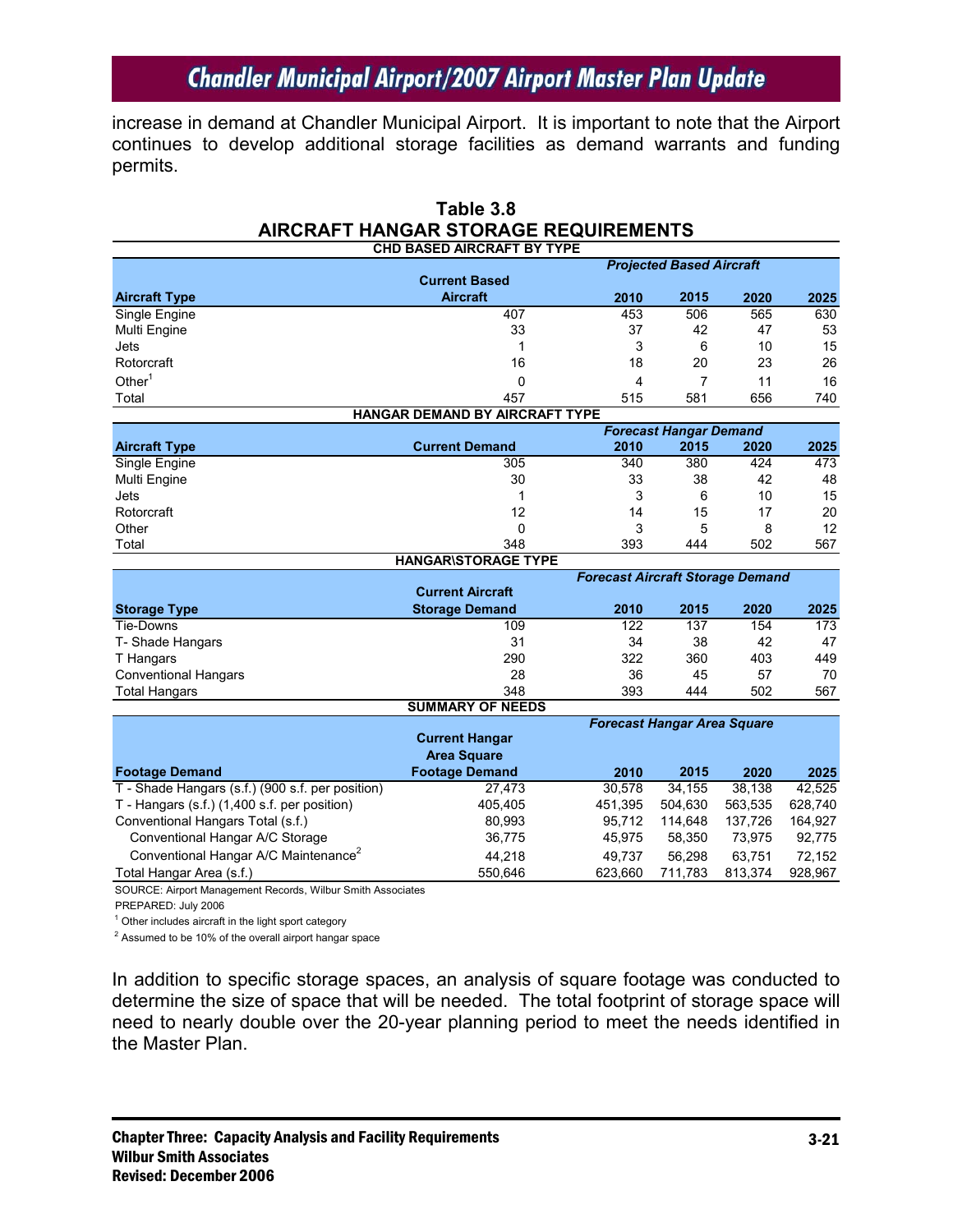## **Terminal Building**

The demand for terminal building space at Chandler Municipal Airport relates to the need for facilities able to accommodate pilots, students, faculty, and staff at the Airport. These facilities should include a waiting area/gathering place, business offices, conference room, classroom, briefing room, lounge with vending machines, restrooms, etc. While this space is not necessarily limited to a single, separate terminal building, in the case of Chandler Municipal Airport, with the existing terminal structure in place, the adequacy of the current building was analyzed.

To determine the needs for general aviation terminal facilities, the number of users expected to utilize the facilities during the peak hour was examined. A planning average of 2 persons per aircraft was multiplied by the estimate of the peak hour itinerant operations. The number of peak hour passengers was multiplied by an estimate of 90 square feet per peak itinerant passenger to derive the terminal space demand. **Table 3.9** presents the terminal building requirements.

|                                             | <b>Current</b> | <b>Projected Demand</b> |      |      |      |
|---------------------------------------------|----------------|-------------------------|------|------|------|
|                                             | 2005           | 2010                    | 2015 | 2020 | 2025 |
| <b>Peak Hour Operations</b>                 | 100            | 126                     | 144  | 165  | 188  |
| Itinerant Peak Hour Operations <sup>1</sup> | 30             | 37                      | 43   | 49   | 56   |
| Peak Hour Passengers <sup>2</sup>           | 60             | 75                      | 86   | 98   | 112  |

| Table 3.9                                              |  |  |  |  |  |  |
|--------------------------------------------------------|--|--|--|--|--|--|
| <b>GENERAL AVIATION TERMINAL BUILDING REQUIREMENTS</b> |  |  |  |  |  |  |

Current GA Terminal Space Available (10,000 s.f.)

| <b>GA Terminal Space Demand</b> <sup>3</sup> |  |  | 5,400 6,736 7,698 8,821 10,050 |
|----------------------------------------------|--|--|--------------------------------|
| COLIDCE: Wilburg Cmith Accordiator           |  |  |                                |

SOURCE: Wilbur Smith Associates PREPARED: June 2006

1 29.70% of Peak Hour Operations

<sup>2</sup> 2 X Itinerant Peak Hour Operations

 $3$  Estimated to be 90 s.f. per peak itinerant passenger

The Airport's current terminal is 5,500 square feet and was constructed in 1996. In addition to the terminal, the FBOs and other operators provide approximately 4,500 square feet of additional space, for a total of 10,000 square feet of total terminal space at the Airport. The existing terminal facilities are currently adequate to meet the needs of its users. However, additional terminal space may be needed, especially in the Airport's primary terminal as the FBOs and other operators change their utilization of existing space provided for this service.

## **Automobile Parking**

Automobile parking is provided for employees, based aircraft owners, and visitors to Chandler Municipal Airport. Automobile parking is currently provided in various locations throughout the Airport to serve the demand. Currently, there are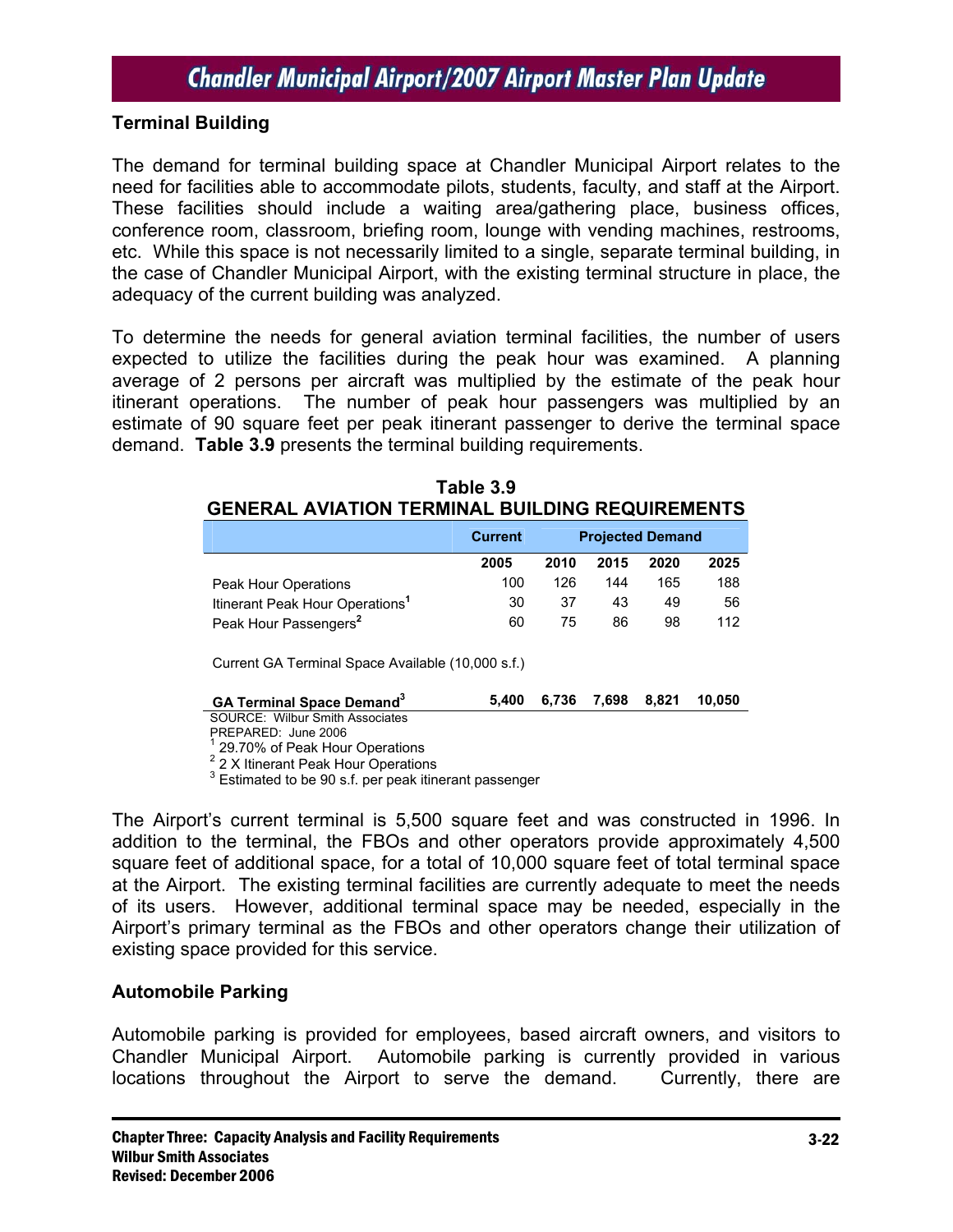approximately 30 parking spaces that serve the terminal building. The FBO and tenant structures account for an additional 200 parking spaces. During peak periods, when classes begin or when large groups utilize the Airport, the supply of parking spaces for the terminal can become limited.

Typically, planning guidelines indicate that total parking should relate to the number of peak hour passengers anticipated to use the Airport. Utilizing the peak hour passenger estimate and 315 square feet per parking space, a total parking demand estimate was derived (see **Table 3.10**).

|                                                                                                        | <b>Current</b> | <b>Projected Demand</b> |        |        |        |
|--------------------------------------------------------------------------------------------------------|----------------|-------------------------|--------|--------|--------|
|                                                                                                        | 2005           | 2010                    | 2015   | 2020   | 2025   |
| Peak Hour Passengers <sup>1</sup>                                                                      | 60             | 75                      | 86     | 98     | 112    |
| General Aviation Parking Spaces <sup>2</sup>                                                           | 108            | 135                     | 154    | 176    | 201    |
| General Aviation Parking (s.f.) <sup>3</sup><br>SOURCE: Wilbur Smith Associates<br>PREPARED: June 2006 | 34.020         | 42.437                  | 48.499 | 55,572 | 63.318 |

#### **Table 3.10 AUTOMOBILE PARKING REQUIREMENTS**

<sup>1</sup> 2 X Itinerant Peak Hour Operations

<sup>2</sup> 1.8 X Itinerant Peak Hour Operations

<sup>3</sup> 315 s.f. per parking space

As shown in Table 3.10, demand for parking is expected to nearly double over the 20 year planning period. While the Airport currently has more parking spaces than future 20-year demand (230 existing and 20-year demand of 201), individual areas on the Airport may be undersized to meet future demands. Therefore, additional parking is recommended as a part of any terminal or other facility expansion. The parking lot adjacent the Chandler Municipal Airport ATC tower is planned to be used by a future FBO facility. This will require the construction of a replacement auto parking facility in the future.

## **Access Roadways**

Chandler Municipal Airport is bordered on the north by Germann Road and on the south by Queen Creek Road. Access to the terminal area and businesses located along the northwest side of the Airport is available from both roadways via Airport Boulevard. Germann Road was recently upgraded to a four-lane roadway and is adequate to service the future needs of the Airport. Queen Creek Road is currently a two-lane roadway. The roadway is in the planning stages to be upgraded, most likely to four– lane, to serve expanding commercial and residential development in the area.

The recently completed Santan or Loop 202 Freeway runs east-west approximately one mile north of the Airport. This freeway has three lanes in each direction and provides quick access to and from the Airport via interchanges at McQueen and Cooper Roads.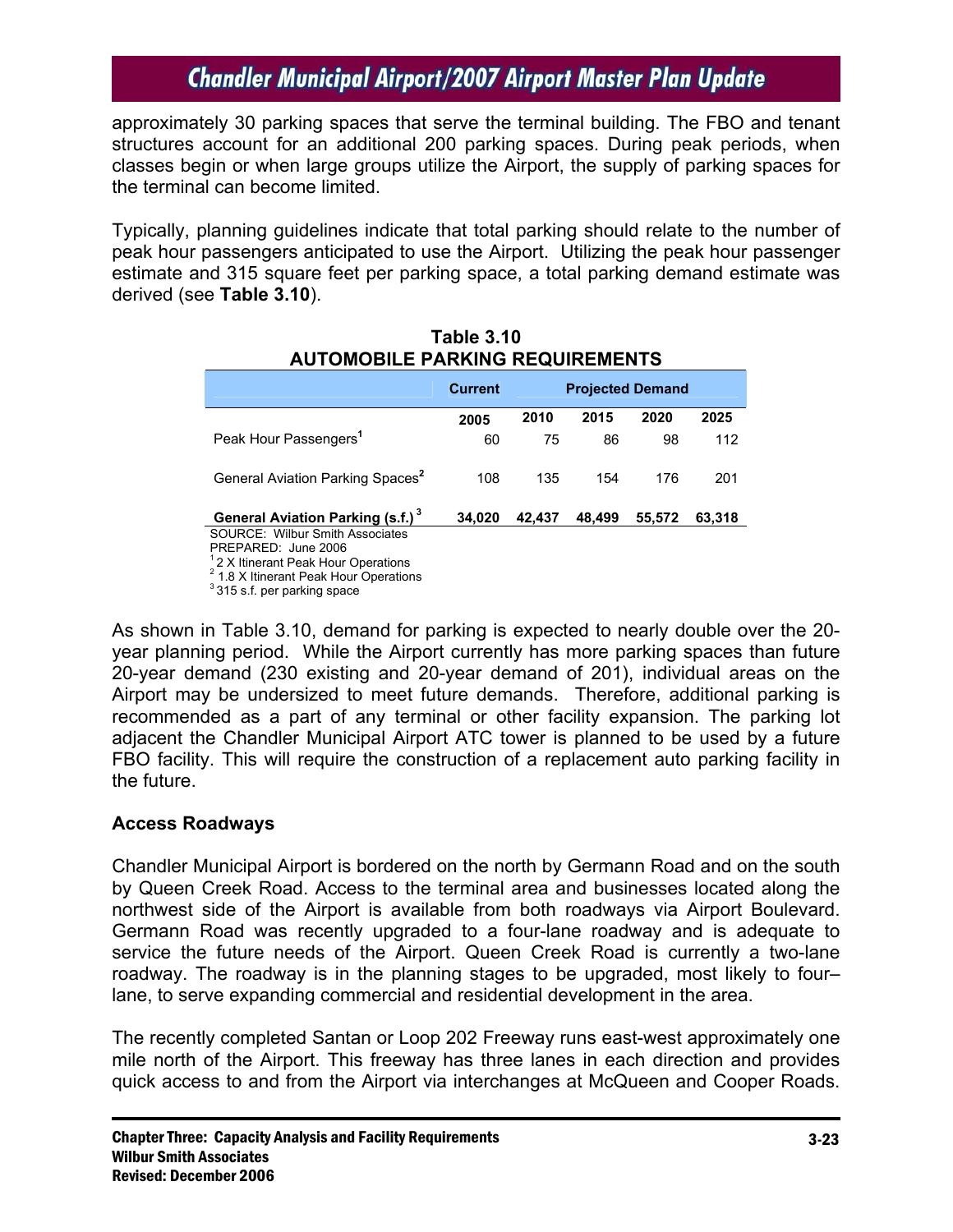The completion of this facility and the improved access it provides has and is projected to continue to spur residential and commercial development in the surrounding area. Because of the new freeway interchange at Cooper Road, Airport Boulevard is proposed to be realigned to connect with Cooper Road, just north of the Air National Guard facility. This will provide improved access to the north side of the airport terminal area. Additionally Stinson Way, south of Germann Road is proposed to be realigned to provide direct access to the terminal area. New access roads are also proposed for the new apron and hangar development area on the southeast side of the airport. Access to these roadways will be from dead-end section of Cooper Road which runs north from Queen Creek Road.

## **Fuel Storage**

The Airport's fuel storage facility is located adjacent to the old heliport area. On this site, the City of Chandler and Chandler Air Service maintain 100 Low Lead (LL) and Jet A fuel storage tanks. The fuel farm includes a total of four below ground and two above ground storage tanks. Five of the tanks are designated for the storage of 100 LL and have a combined capacity of 48,000 gallons. The remaining storage tank is designated for Jet A storage and has a capacity of 12,000 gallons.

To determine fuel storage requirements at an airport, the existing capacity for a onemonth period is evaluated. Typically, requirements are based on maintaining a onemonth supply of fuel during an average month.

Based on the current operational fleet mix at Chandler Municipal Airport it was assumed that 90 percent of aircraft operations at the Airport are conducted by aircraft that use 100 LL fuel, with the remaining 10 percent conducted by aircraft using Jet A fuel. Based on historical fuel sales, a planning figure of 2.0 gallons per operation by aircraft using 100 LL and 5.5 gallons per operation by aircraft using Jet A was identified. The estimated gallons per operations were then multiplied by the forecast number of peak month operations to identify peak month fuel storage requirements for 100LL and Jet A fuels. The requirements are presented in **Table 3.11**.

This analysis indicates a need for monthly fuel storage for 100 LL of over 41,000 gallons, growing to almost 70,000 gallons by the end of the planning period. Currently, the capacity is only 48,000 gallons. Monthly fuel storage requirements for Jet A grow from 12,500 gallons to over 21,000 gallons by the end of the planning period. Currently, the capacity for Jet A is 12,000 gallons. Based on this analysis, the Airport's current fuel storage capacity is adequate to meet current requirements, but may need to be expanded in the future to meet projected demand.